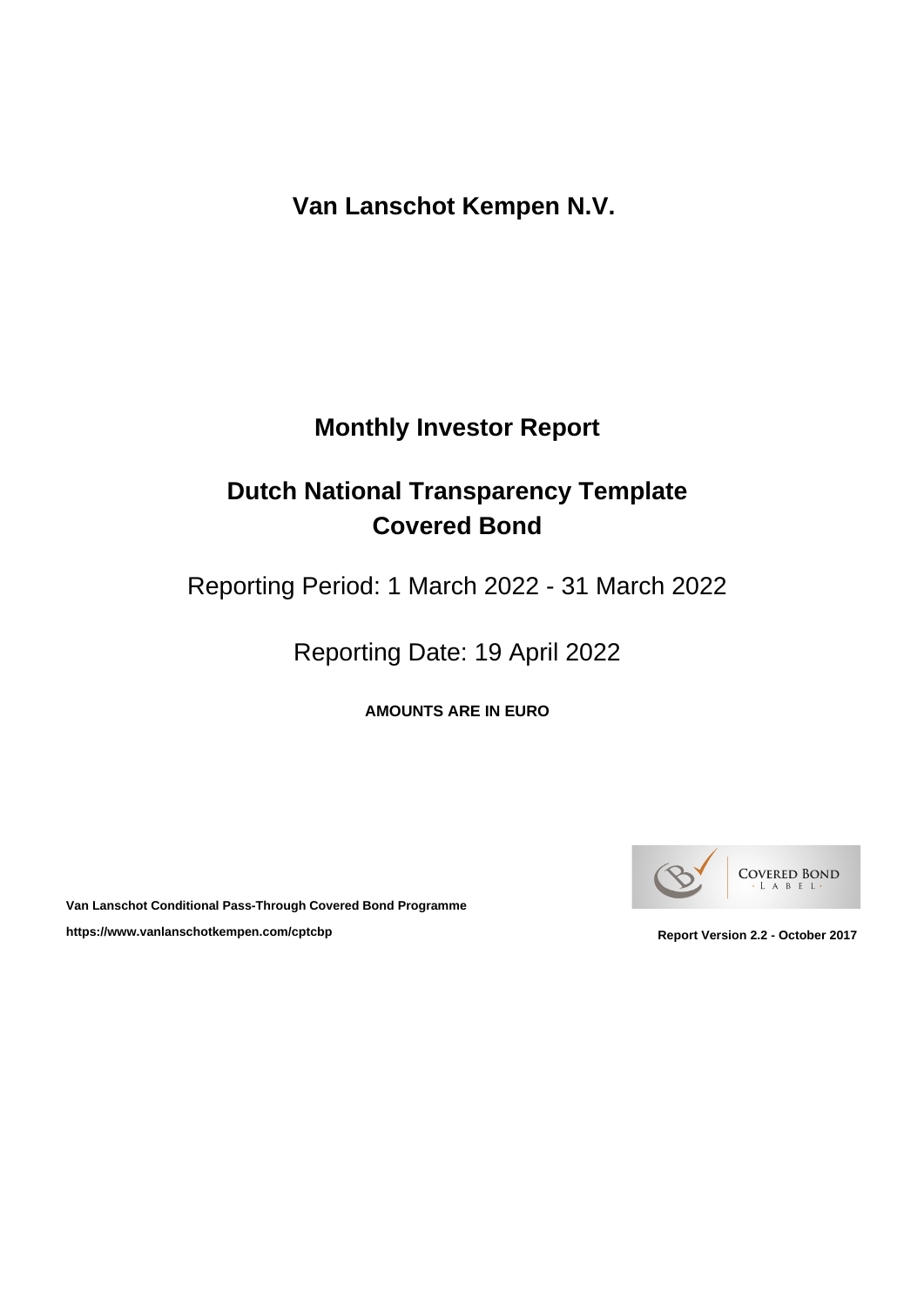## **Table of Contents**

|                                                   | Page           |
|---------------------------------------------------|----------------|
| <b>Covered Bonds</b>                              | $\mathbf{3}$   |
| <b>Asset Cover Test</b>                           | $\overline{4}$ |
| <b>Counterparty Credit Ratings &amp; Triggers</b> | 5              |
| Ledgers & Investments                             | 6              |
| Regulatory Information                            | $\overline{7}$ |
| <b>Stratifications</b>                            | 8              |
| Glossary                                          | 26             |
| Contact Information                               | 29             |
|                                                   |                |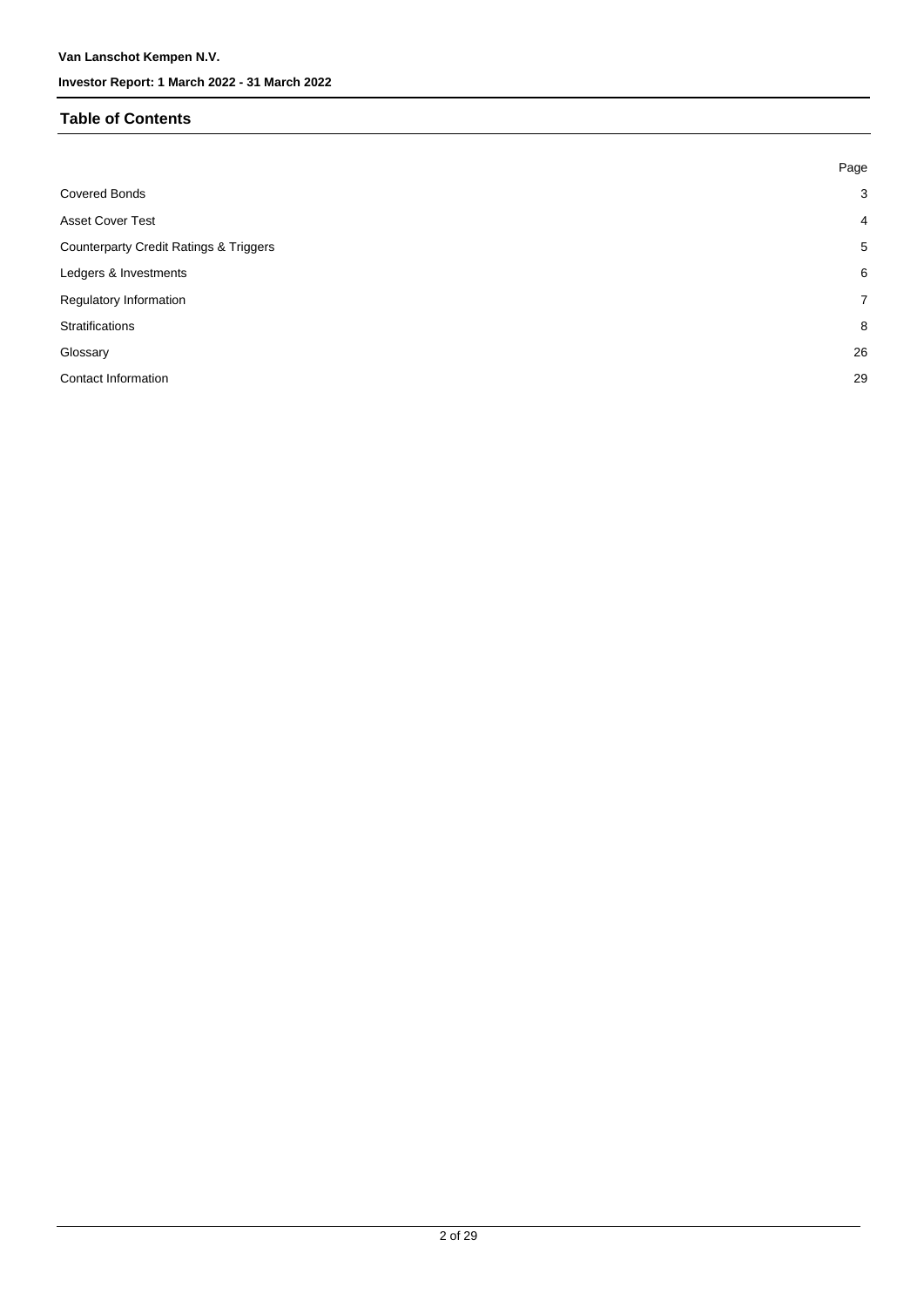#### **Covered Bonds**

| Series    | <b>ISIN</b>  | Currencv   | <b>Initial Principal</b><br>Balance* | Outstanding<br>Amount* | Coupon  | <b>Issuance</b><br>Date | Maturity<br>Date | <b>IRS Counterparty</b> | Redemption<br>Type | <b>LCR HQLA</b><br>Category |
|-----------|--------------|------------|--------------------------------------|------------------------|---------|-------------------------|------------------|-------------------------|--------------------|-----------------------------|
| Serie 2   | XS1224002474 | <b>EUR</b> | 500,000,000                          | 500,000,000            | 0.2750% | 28/04/15                | 28/04/22         |                         | Pass-through       |                             |
| l Serie 3 | XS1387192435 | <b>EUR</b> | 500,000,000                          | 500,000,000            | 0.3750% | 31/03/16                | 31/03/23         |                         | Pass-through       |                             |
| Serie 4   | XS1565570212 | <b>EUR</b> | 500,000,000                          | 500,000,000            | 0.8750% | 15/02/17                | 15/02/27         |                         | Pass-through       |                             |

\* Amounts to be reported in the relevant currency, and also the euro-equivalent amounts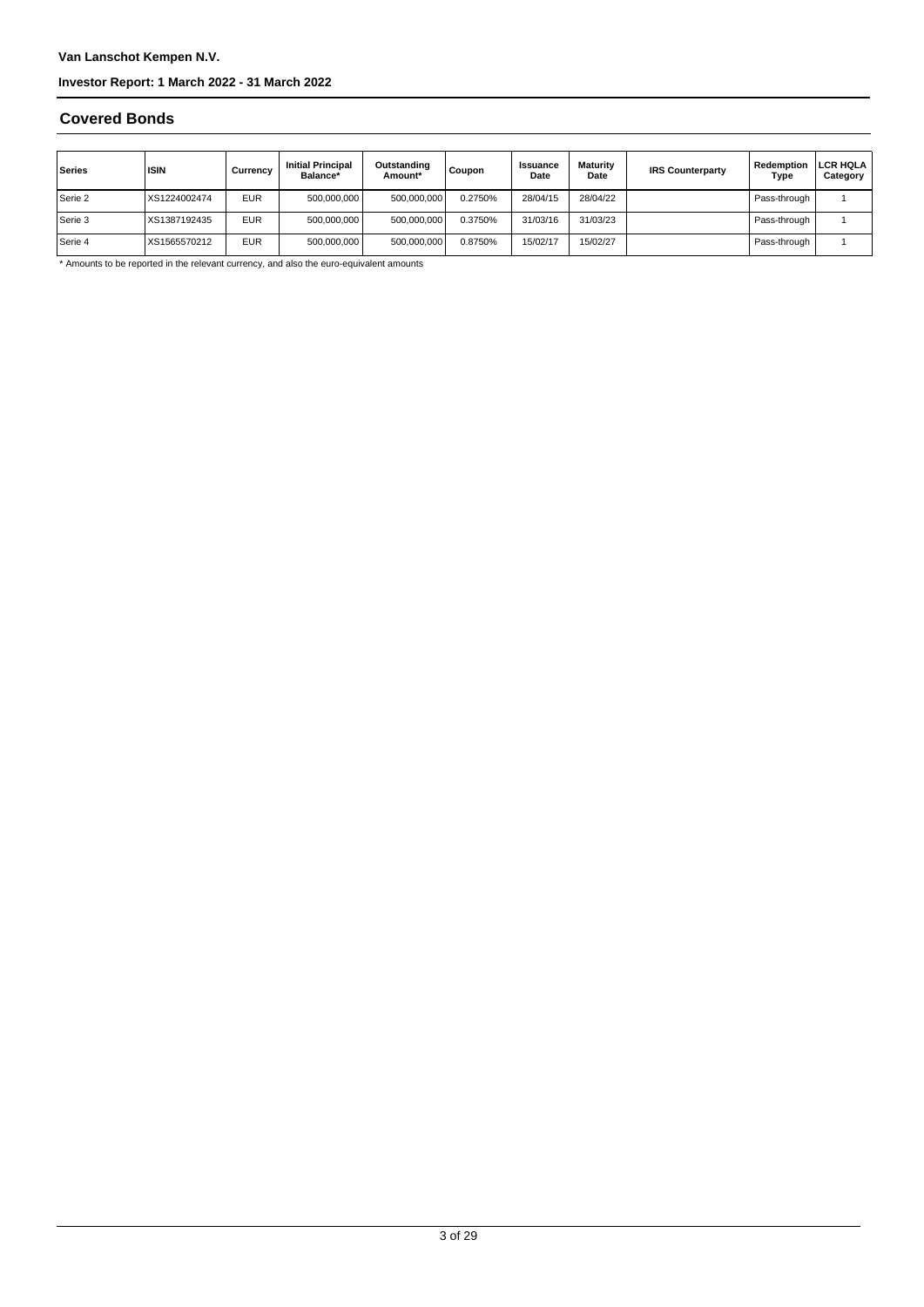### **Asset Cover Test**

| <b>Asset Cover Test</b>                     |                  |
|---------------------------------------------|------------------|
| Α                                           | 1,592,210,570.62 |
| B                                           | 4,138,549.69     |
| C                                           | 0.00             |
| D                                           | 0.00             |
| Ε                                           | 0.00             |
| X                                           | 0.00             |
| Y                                           | 0.00             |
| $\mathsf Z$                                 | 0.00             |
| A+B+C+D+E-X-Y-Z                             | 1,596,349,120.31 |
| Outstanding bonds                           | 1,500,000,000.00 |
| Pass/Fail                                   | Pass             |
| <b>ACT Cover Ratio</b>                      | 106.42%          |
| Parameters                                  |                  |
| Asset percentage                            | 95.00%           |
| Cap LTV Cut-Off indexed valuation % non-NHG | 80.00%           |
| Cap LTV Cut-Off indexed valuation % NHG     |                  |
| % of Index Increases                        | 90.00%           |
| % of Index Decreases                        | 100.00%          |
| Reserve Fund Required Amount                | 2,740,239.73     |
| Supplemental Liquidity Reserve Amount       |                  |
| Deduction Set-Off                           | 70,449,486.89    |
| Ratings                                     |                  |
| S&P                                         | AAA              |
| Moody's                                     | N/A              |
| Fitch                                       | AAA              |
| Other                                       |                  |
| <b>UCITS</b> compliant                      | True             |
| CRR compliant                               | True             |
| <b>ECBC Label compliant</b>                 | True             |
| Overcollateralisation                       |                  |
| Legally required minimum OC                 | 5.00%            |
| Documented minimum OC                       | 15.00%           |
| Available Nominal OC                        | 17.00%           |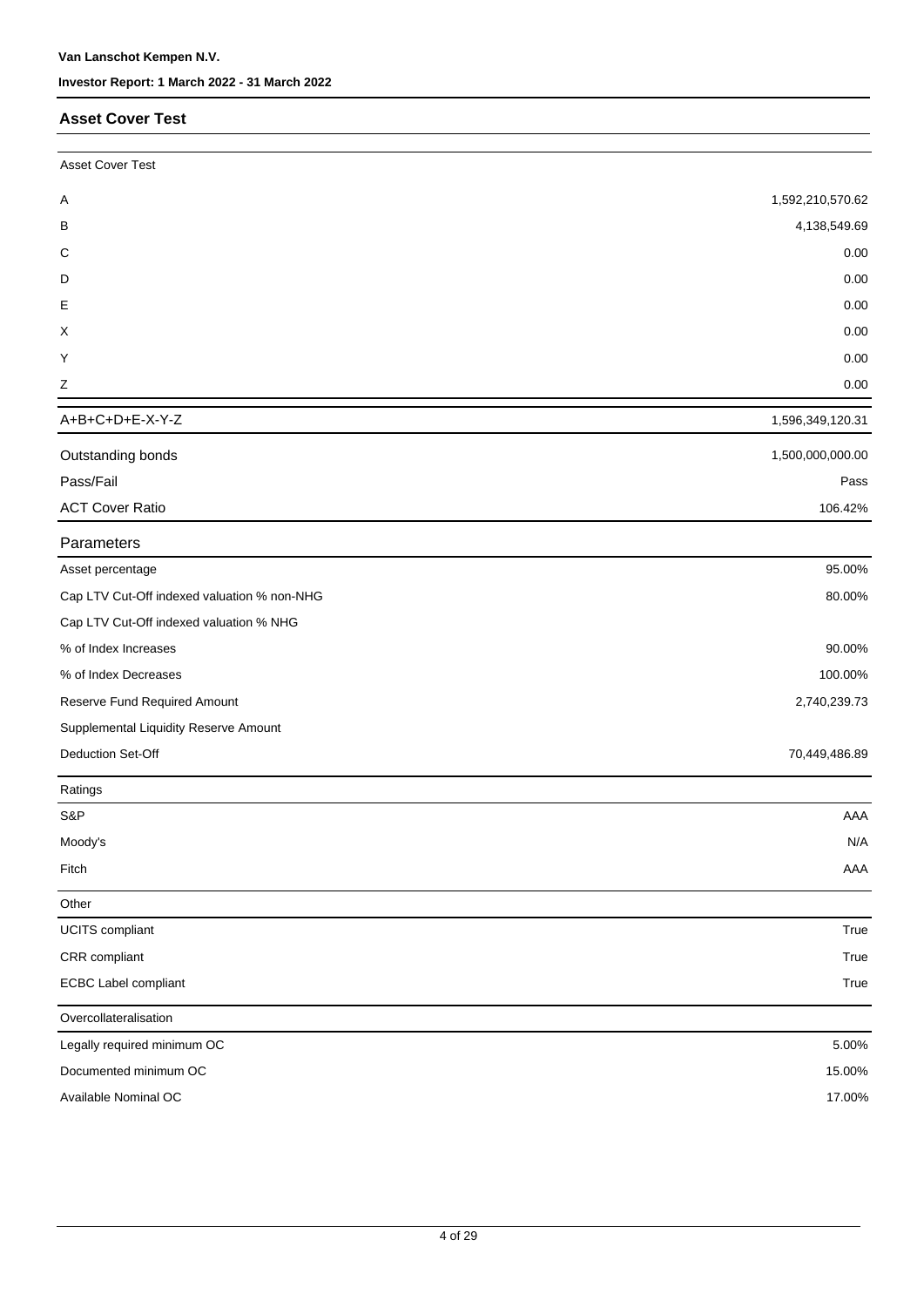## **Counterparty Credit Ratings & Triggers**

|                         |                                            | S&P (ST/LT)       |                   | Moody's (ST/LT)   |                   | Fitch (ST/LT)     |                   | DBRS (ST/LT)      |                   |                                                                                   |  |
|-------------------------|--------------------------------------------|-------------------|-------------------|-------------------|-------------------|-------------------|-------------------|-------------------|-------------------|-----------------------------------------------------------------------------------|--|
| Role                    | Party                                      | Rating<br>trigger | Current<br>rating | Rating<br>trigger | Current<br>rating | Rating<br>trigger | Current<br>rating | Rating<br>trigger | Current<br>rating | Consequence if breached*                                                          |  |
| <b>CBC Account Bank</b> | Société Générale S.A.,<br>Amsterdam Branch | $\overline{A}$    | $A-1/A$           |                   |                   | F1/A              | F1/A              |                   |                   | Issuer Account Bank might be<br>replaced or any other action<br>might be taken    |  |
| l Issuer                | Van Lanschot Kempen<br>N.V.                | $A-1/A$           | $A-2$ / BBB+      |                   |                   | F1/A              | $F2$ / BBB+       |                   |                   | An additional amount to cover<br>the set-off risk should be taken<br>into account |  |

\* Event is triggered if credit rating is below the rating as mentioned in the table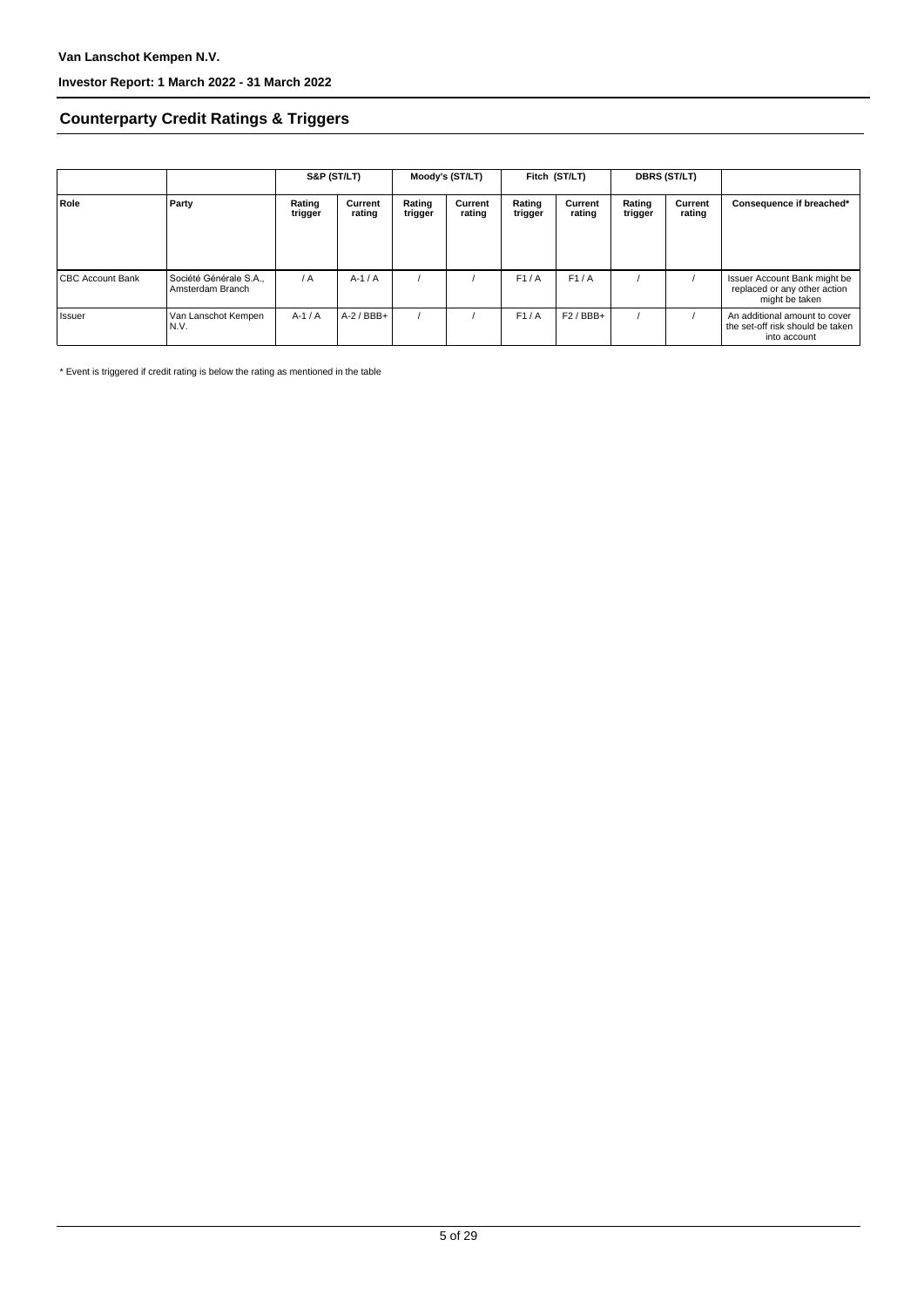## **Ledgers & Investments**

## **Ledgers**

| <b>Total</b>            | 4,122,089.04 |
|-------------------------|--------------|
| Reserve Fund Ledger     | 4,122,089.04 |
| <b>Principal Ledger</b> | 0.00         |
| Revenue Ledger          | 0.00         |

#### **Investments**

| <b>Substitution Assets Balance</b> | 0.001 |
|------------------------------------|-------|
| Authorised Investments Balance     | 0.001 |
| <b>Total</b>                       | 0.001 |

## **Liquidity Buffer**

| Outflows                          | 2,452,781.12  |
|-----------------------------------|---------------|
| <b>Required Liquidity Buffer</b>  | 2,452,781.12  |
|                                   |               |
| Inflows                           | 26,532,520.70 |
| Cash                              | 4,138,549.69  |
| <b>Bonds</b>                      |               |
| <b>Available Liquidity Buffer</b> | 30,671,070.39 |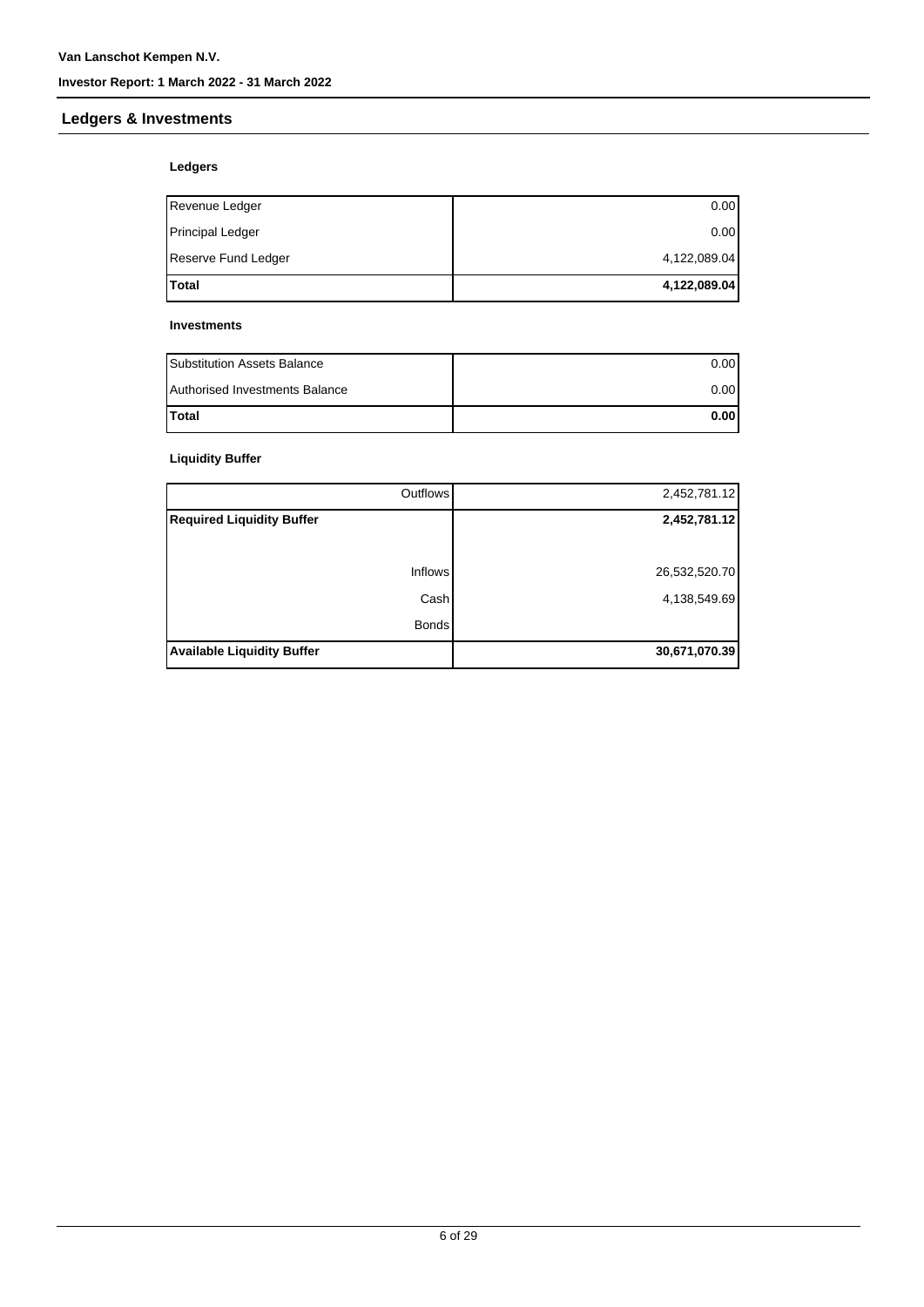### **Regulatory Information**

#### **CRR Article 129**

**Article 129 CRR "Exposures in the form of covered bonds" (7) Exposures in the form of covered bonds are eligible for preferential treatment, provided that the institution investing in the covered bonds can demonstrate to the competent authorities that: (a)** it receives portfolio information at least on: (i) the value of the covered pool and outstanding covered bonds; value of the cover pool table Portfolio characteristics value of the outstanding covered bonds table Covered Bonds

(ii) the geographical distribution and type of cover assets,

| <u>loan size, interest rate</u> and currency risks;                                                                   |                                                                                                                   |
|-----------------------------------------------------------------------------------------------------------------------|-------------------------------------------------------------------------------------------------------------------|
| geographical distribution of cover assets table 14 Geographical Distribution                                          |                                                                                                                   |
|                                                                                                                       | type of cover assets table Portfolio Characteristics                                                              |
| loan size                                                                                                             | table 3 Outstanding Loan Amount                                                                                   |
|                                                                                                                       | interest rate risk and currency risk table Covered Bonds for coupon and currency information of the covered bonds |
|                                                                                                                       | table 10 Coupon for coupons of mortgages                                                                          |
|                                                                                                                       | table Counterparty Ratings & Triggers for IRS/TRS information                                                     |
|                                                                                                                       | See base prospectus for information about hedging                                                                 |
|                                                                                                                       | Only EUR denominated mortgages: see BP                                                                            |
| (iii) the maturity structure of cover assets and covered<br>bonds; and                                                |                                                                                                                   |
| maturity structure of cover assets table 6 Legal Maturity                                                             |                                                                                                                   |
| maturity structure of covered bonds table Covered Bonds                                                               |                                                                                                                   |
| (iv) the percentage of loans more than ninety days past<br>due;                                                       | table Delinquencies                                                                                               |
| (b) the issuer makes the information referred to in point (a)<br>available to the institution at least semi annually. | table Portfolio Characteristics                                                                                   |
|                                                                                                                       |                                                                                                                   |

#### **Overcollateralisation**

| Legally required minimum OC | table Asset Cover Test |
|-----------------------------|------------------------|
| Documented minimum OC       | table Asset Cover Test |
| Nominal OC                  | table Asset Cover Test |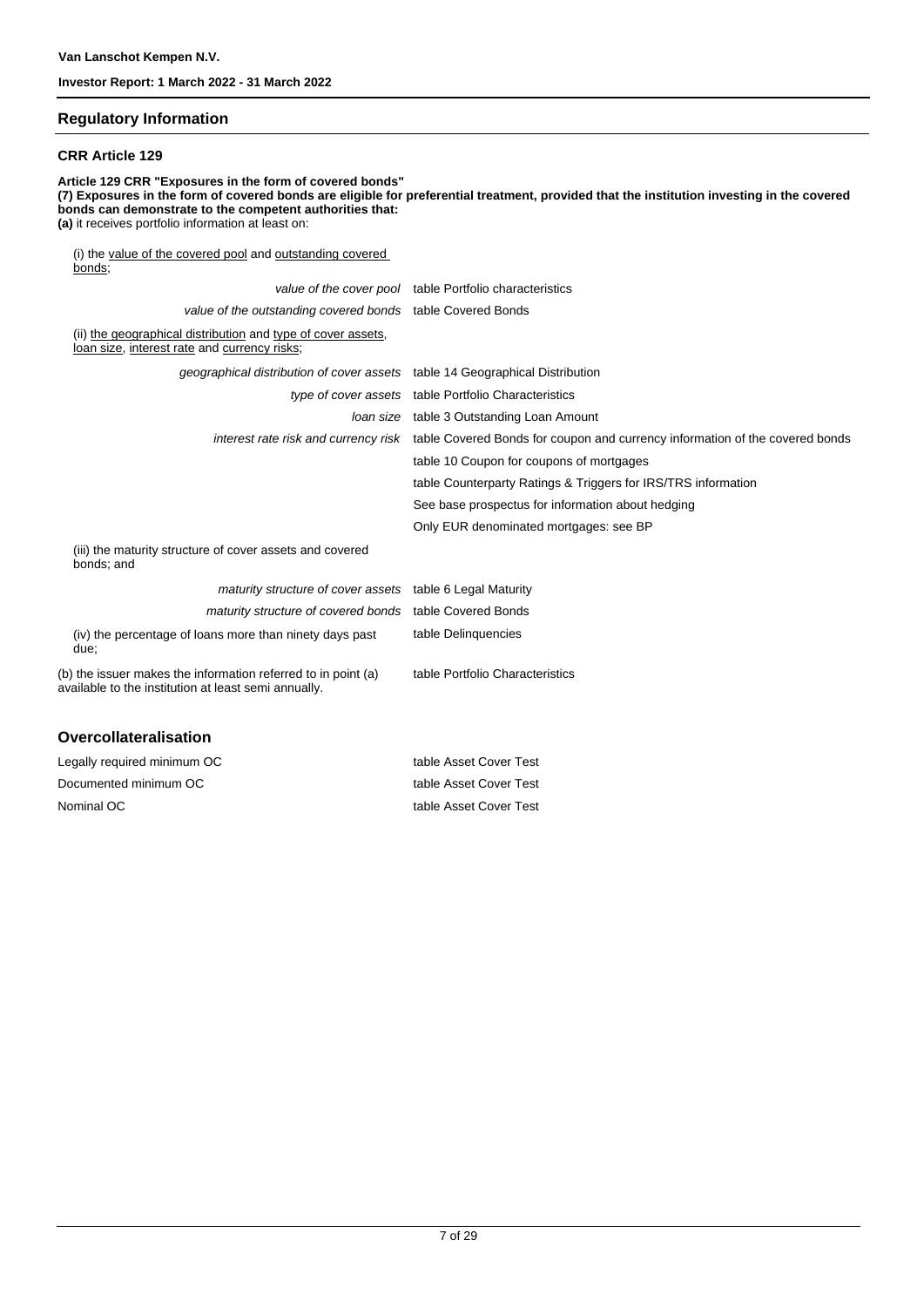## **Stratifications**

| <b>Portfolio Characteristics</b>                             |                             |
|--------------------------------------------------------------|-----------------------------|
| Principal amount                                             | 1,750,803,186.49            |
| Value of saving deposits                                     | 0.00                        |
| Net principal balance                                        | 1,750,803,186.49            |
| <b>Construction Deposits</b>                                 | 0.00                        |
| Net principal balance excl. Construction and Saving Deposits | 1,750,803,186.49            |
|                                                              |                             |
| Number of loans                                              | 3,585                       |
| Number of loanparts                                          | 7,044                       |
| Average principal balance (borrower)                         | 488,369.09                  |
| Average principal balance (loanpart)                         | 248,552.41                  |
| Weighted average current interest rate                       | 1.97%                       |
| Weighted average maturity (in years)                         | 20.59                       |
| Weighted average remaining time to interest reset (in years) | 7.92                        |
| Weighted average seasoning (in years)                        | 5.58                        |
| Weighted average CLTOMV                                      | 63.57%                      |
| Weighted average CLTIMV                                      | 47.48%                      |
| Maximum current interest rate                                | 6.55%                       |
| Minimum current interest rate                                | 0.08%                       |
|                                                              |                             |
| Type of cover assets:                                        | Dutch Residential Mortgages |
| Currency Portfolio:                                          | <b>EUR</b>                  |
| Frequency of publication National Transparancy Template:     | Monthly                     |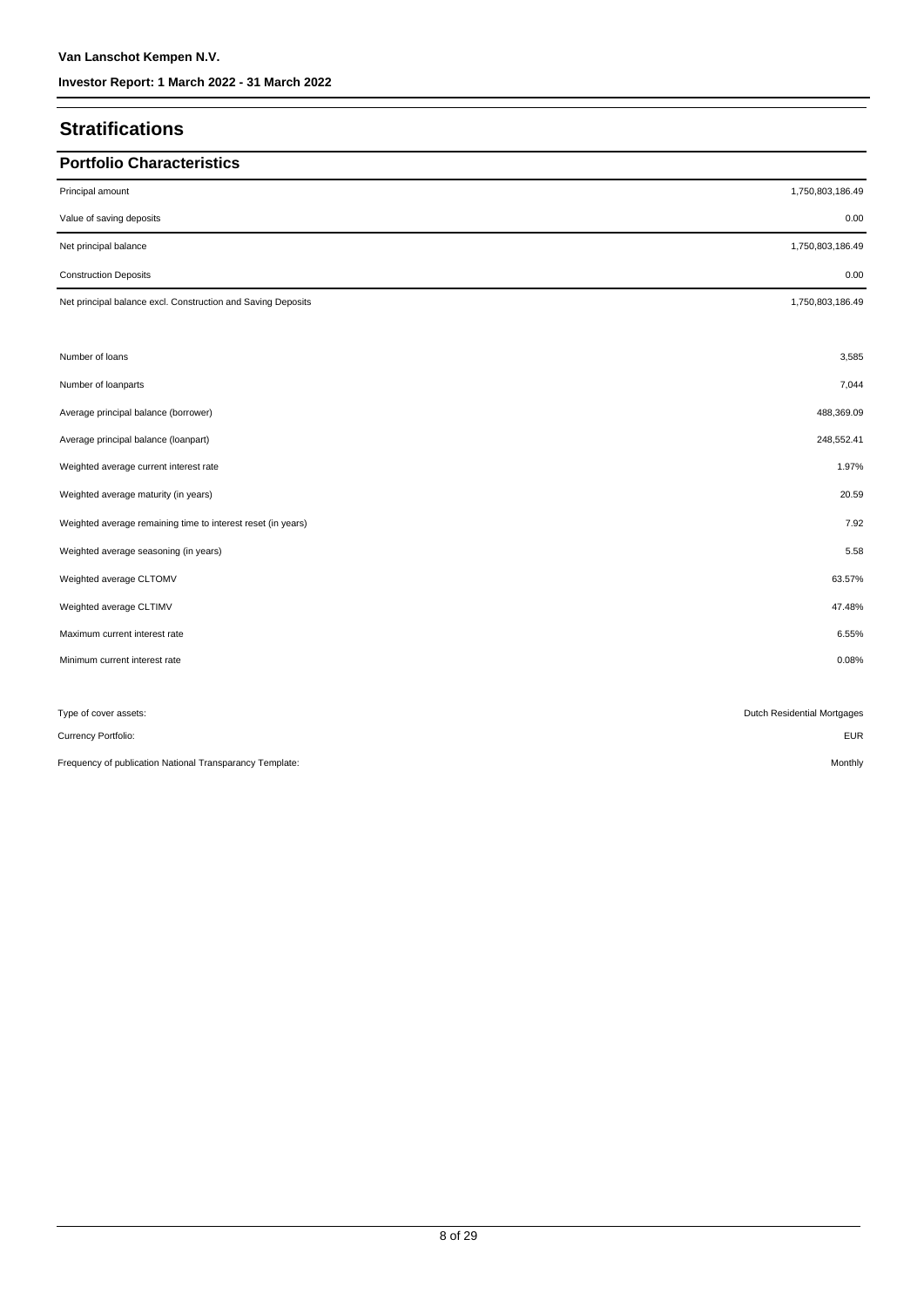### **Van Lanschot Kempen N.V.**

#### **Investor Report: 1 March 2022 - 31 March 2022**

# **1. Delinquencies**

| From $(>)$ | Until $($ <= $)$ | <b>Arrears Amount</b> | Aggregate<br><b>Outstanding Not.</b><br>Amount | % of Total | Nr of Mortgage<br>Loanparts | % of Total | Weighted<br>Average<br>Coupon | Weighted<br>Average<br><b>Maturity</b> | Weighted<br>Average<br><b>CLTIMV</b> |
|------------|------------------|-----------------------|------------------------------------------------|------------|-----------------------------|------------|-------------------------------|----------------------------------------|--------------------------------------|
|            | Performing       | 0.00                  | 1,736,451,811.42                               | 99.18%     | 7,010                       | 99.52%     | 1.97%                         | 20.57                                  | 47.46%                               |
| $\leq$     | 30 days          | 0.00                  | 0.00                                           | 0.00%      | 0                           | 0.00%      | 0.00%                         | 0.00                                   | 0.00%                                |
| 30 days    | 60 days          | 34,010.89             | 10,627,483.13                                  | 0.61%      | 27                          | 0.38%      | 1.88%                         | 23.26                                  | 49.32%                               |
| 60 days    | 90 days          | 40,075.00             | 3,723,891.94                                   | 0.21%      | $\overline{7}$              | 0.10%      | 1.97%                         | 22.95                                  | 52.05%                               |
| 90 days    | 120 days         | 0.00                  | 0.00                                           | 0.00%      | 0                           | 0.00%      | 0.00%                         | 0.00                                   | 0.00%                                |
| 120 days   | 150 days         | 0.00                  | 0.00                                           | 0.00%      | $\mathbf 0$                 | 0.00%      | 0.00%                         | 0.00                                   | 0.00%                                |
| 150 days   | 180 days         | 0.00                  | 0.00                                           | 0.00%      | 0                           | 0.00%      | 0.00%                         | 0.00                                   | 0.00%                                |
| 180 days   | $\geq$           | 0.00                  | 0.00                                           | 0.00%      | 0                           | 0.00%      | 0.00%                         | 0.00                                   | 0.00%                                |
|            | <b>Total</b>     | 74,085.89             | 1,750,803,186.49                               | 100.00%    | 7,044                       | 100.00%    | 1.97%                         | 20.59                                  | 47.48%                               |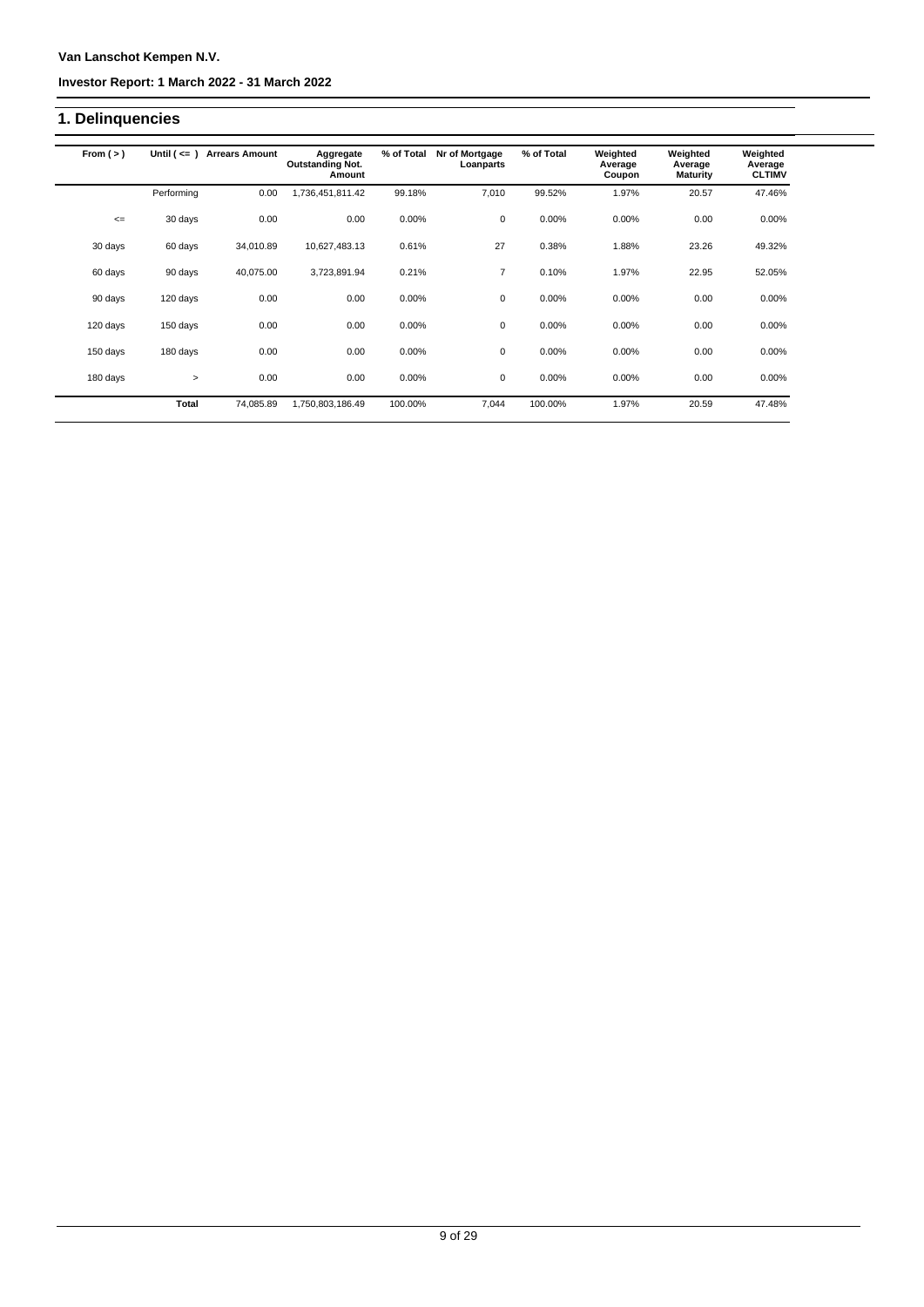# **2. Redemption Type**

|               |       | <b>Aggregate Outstanding Amount</b> | % of Total | Nr of Loanparts | % of Total | <b>Weighted Average</b><br>Coupon | <b>Weighted Average</b><br>Maturity (year) | <b>Weighted Average</b><br><b>CLTIMV</b> |
|---------------|-------|-------------------------------------|------------|-----------------|------------|-----------------------------------|--------------------------------------------|------------------------------------------|
| Annuity       |       | 400,976,938.48                      | 22.90%     | 1,578           | 22.40%     | 1.79%                             | 25.89                                      | 56.19%                                   |
| Investment    |       | 41.326.023.11                       | 2.36%      | 182             | 2.58%      | 2.16%                             | 11.98                                      | 50.48%                                   |
| Interest Only |       | 1,162,717,258.66                    | 66.41%     | 4,508           | 64.00%     | 2.02%                             | 19.25                                      | 44.13%                                   |
| Life          |       | 54,859,314.18                       | 3.13%      | 332             | 4.71%      | 2.33%                             | 11.36                                      | 46.80%                                   |
| Linear        |       | 90,923,652.06                       | 5.19%      | 444             | 6.30%      | 1.77%                             | 23.93                                      | 51.05%                                   |
|               | Total | 1,750,803,186.49                    | 100.00%    | 7.044           | 100.00%    | 1.97%                             | 20.59                                      | 47.48%                                   |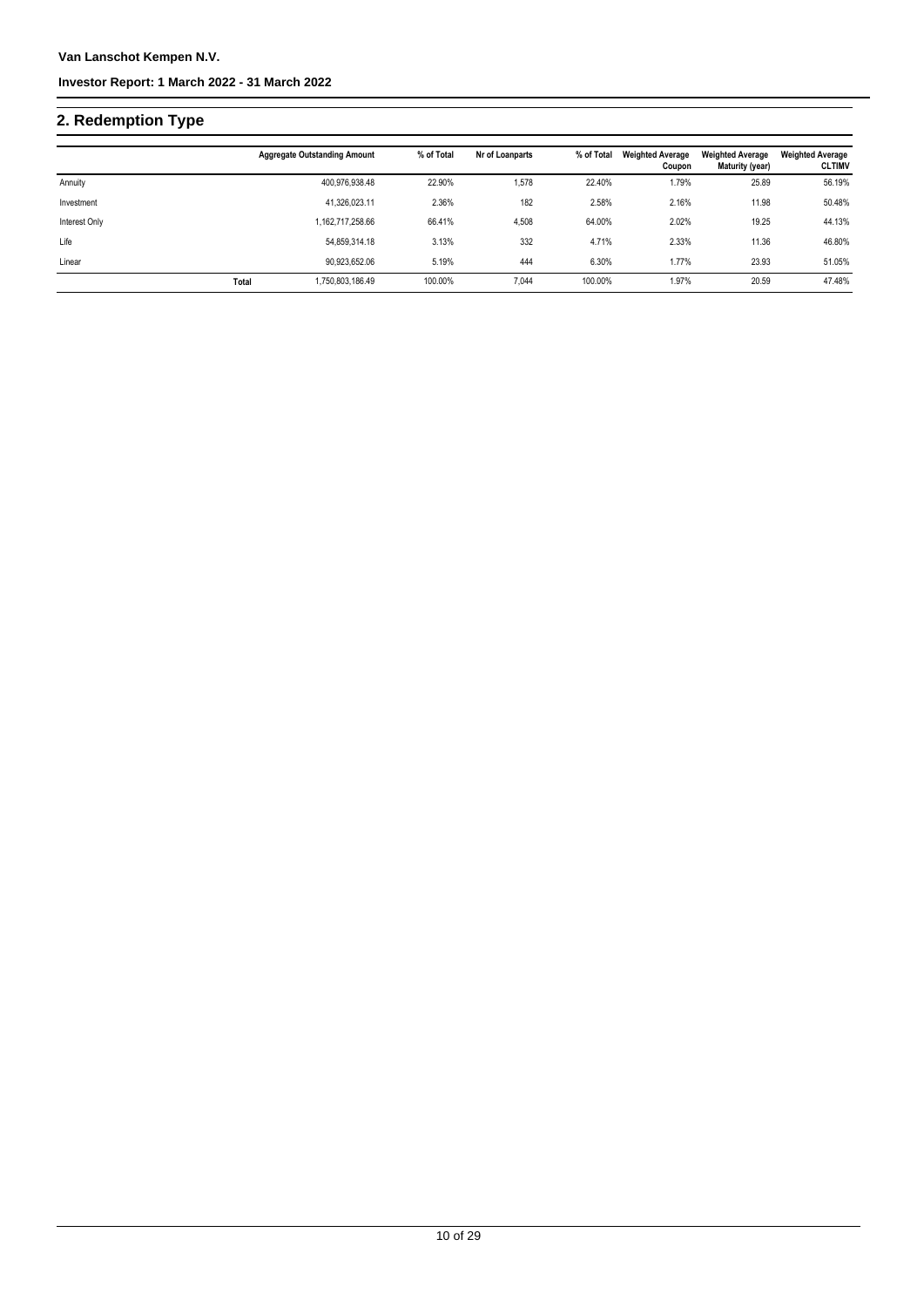# **3. Outstanding Loan Amount**

|                     | <b>Aggregate Outstanding Amount</b> | % of Total | Nr of Loans | % of Total | <b>Weighted Average</b><br>Coupon | <b>Weighted Average</b><br>Maturity (year) | <b>Weighted Average</b><br><b>CLTIMV</b> |
|---------------------|-------------------------------------|------------|-------------|------------|-----------------------------------|--------------------------------------------|------------------------------------------|
| $= 25,000$          | 866,696.80                          | 0.05%      | 61          | 1.70%      | 2.47%                             | 9.60                                       | 3.14%                                    |
| 25,000 - 50,000     | 3,403,747.91                        | 0.19%      | 89          | 2.48%      | 2.20%                             | 9.72                                       | 8.29%                                    |
| $50,000 - 75,000$   | 8,300,689.93                        | 0.47%      | 131         | 3.65%      | 2.26%                             | 11.36                                      | 11.79%                                   |
| 75,000 - 100,000    | 11,532,105.03                       | 0.66%      | 129         | 3.60%      | 2.13%                             | 11.97                                      | 14.49%                                   |
| 100,000 - 150,000   | 35,612,949.70                       | 2.03%      | 277         | 7.73%      | 2.21%                             | 13.89                                      | 22.30%                                   |
| 150,000 - 200,000   | 49,998,580.04                       | 2.86%      | 281         | 7.84%      | 2.09%                             | 14.77                                      | 26.42%                                   |
| 200,000 - 250,000   | 67,879,909.96                       | 3.88%      | 296         | 8.26%      | 2.12%                             | 17.35                                      | 33.43%                                   |
| 250,000 - 300,000   | 75,503,485.72                       | 4.31%      | 272         | 7.59%      | 2.03%                             | 17.93                                      | 36.14%                                   |
| 300,000 - 350,000   | 80,061,363.57                       | 4.57%      | 245         | 6.83%      | 2.06%                             | 19.55                                      | 41.82%                                   |
| 350,000 - 400,000   | 90,236,275.45                       | 5.15%      | 237         | 6.61%      | 2.07%                             | 19.59                                      | 40.67%                                   |
| 400,000 - 450,000   | 68,158,795.30                       | 3.89%      | 159         | 4.44%      | 2.02%                             | 19.84                                      | 44.18%                                   |
| 450,000 - 500,000   | 81,890,750.17                       | 4.68%      | 171         | 4.77%      | 2.04%                             | 19.63                                      | 46.20%                                   |
| $500,000 - 550,000$ | 74,009,884.22                       | 4.23%      | 141         | 3.93%      | 2.04%                             | 20.42                                      | 48.48%                                   |
| 550,000 - 600,000   | 83,252,632.17                       | 4.76%      | 144         | 4.02%      | 1.93%                             | 21.48                                      | 50.11%                                   |
| 600,000 - 650,000   | 75,822,955.73                       | 4.33%      | 121         | 3.38%      | 1.96%                             | 19.91                                      | 48.91%                                   |
| 650,000 - 700,000   | 52,224,409.61                       | 2.98%      | 77          | 2.15%      | 2.07%                             | 19.59                                      | 47.77%                                   |
| 700,000 - 750,000   | 53,764,787.49                       | 3.07%      | 74          | 2.06%      | 2.07%                             | 21.11                                      | 47.05%                                   |
| 750,000 - 800,000   | 57,594,187.33                       | 3.29%      | 74          | 2.06%      | 2.06%                             | 20.00                                      | 49.22%                                   |
| 800,000 - 850,000   | 57,006,461.44                       | 3.26%      | 69          | 1.92%      | 1.90%                             | 20.21                                      | 50.89%                                   |
| 850,000 - 900,000   | 62,566,406.76                       | 3.57%      | 71          | 1.98%      | 1.99%                             | 21.09                                      | 52.55%                                   |
| 900,000 - 950,000   | 34,291,460.86                       | 1.96%      | 37          | 1.03%      | 1.81%                             | 21.95                                      | 53.34%                                   |
| 950,000 - 1,000,000 | 57,849,597.87                       | 3.30%      | 59          | 1.65%      | 2.01%                             | 21.54                                      | 49.10%                                   |
| 1,000,000 >         | 568,975,053.43                      | 32.50%     | 370         | 10.32%     | 1.83%                             | 23.09                                      | 55.76%                                   |
|                     | Total<br>1,750,803,186.49           | 100.00%    | 3,585       | 100.00%    | 1.97%                             | 20.59                                      | 47.48%                                   |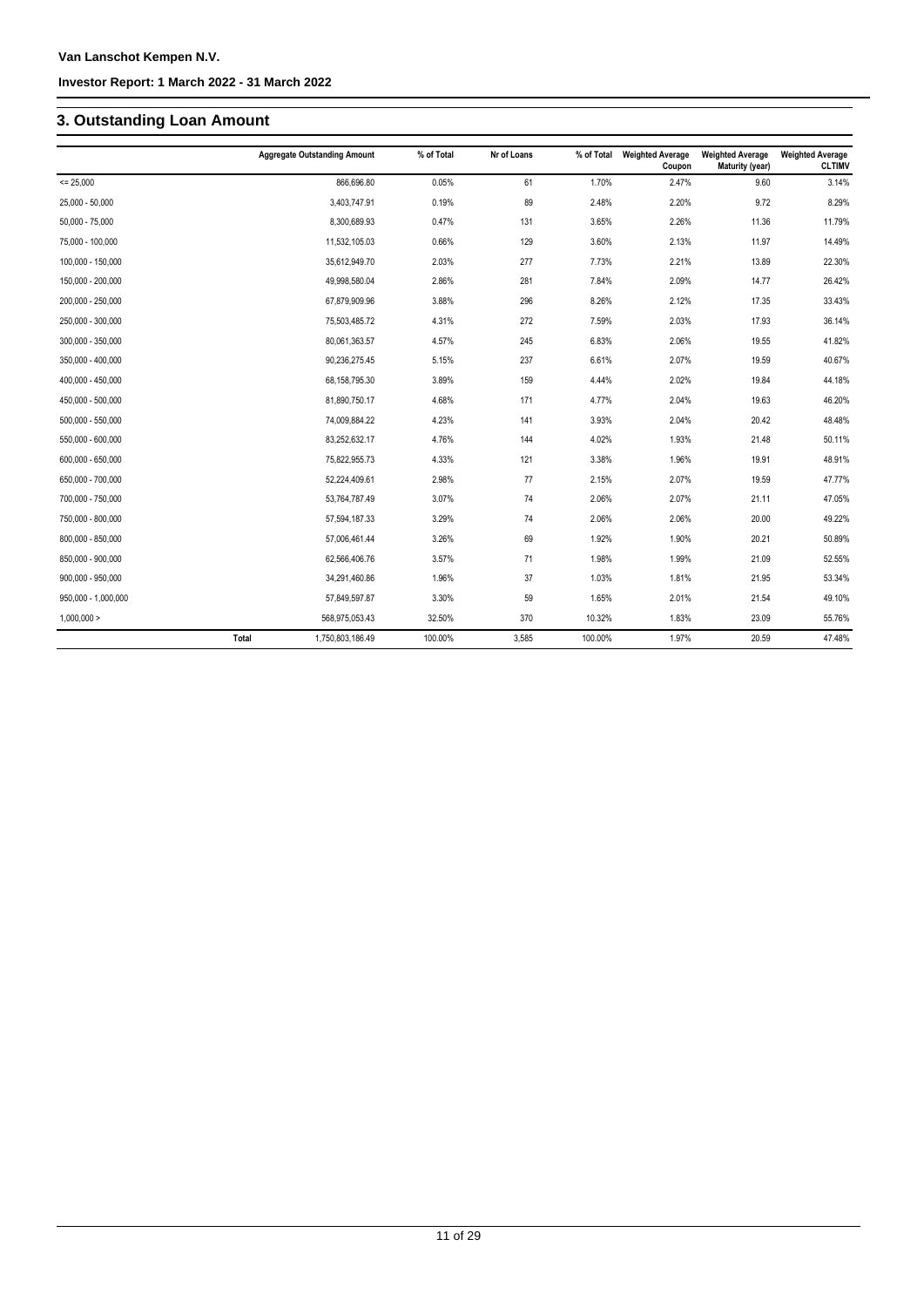## **4. Origination Year**

|             | <b>Aggregate Outstanding Amount</b> | % of Total | Nr of Loanparts | % of Total | <b>Weighted Average</b><br>Coupon | <b>Weighted Average</b><br><b>Maturity (year)</b> | <b>Weighted Average</b><br><b>CLTIMV</b> |
|-------------|-------------------------------------|------------|-----------------|------------|-----------------------------------|---------------------------------------------------|------------------------------------------|
| < 1995      | 7,498,335.91                        | 0.43%      | 77              | 1.09%      | 1.84%                             | 8.27                                              | 22.67%                                   |
| 1995 - 1996 | 4,213,248.27                        | 0.24%      | 34              | 0.48%      | 2.04%                             | 4.97                                              | 22.39%                                   |
| 1996 - 1997 | 9,519,717.32                        | 0.54%      | 85              | 1.21%      | 2.22%                             | 5.80                                              | 25.18%                                   |
| 1997 - 1998 | 13,255,007.72                       | 0.76%      | 84              | 1.19%      | 2.59%                             | 5.84                                              | 27.02%                                   |
| 1998 - 1999 | 7,281,184.90                        | 0.42%      | 65              | 0.92%      | 2.38%                             | 6.40                                              | 26.96%                                   |
| 1999 - 2000 | 14, 187, 394. 94                    | 0.81%      | 99              | 1.41%      | 2.31%                             | 7.56                                              | 31.63%                                   |
| 2000 - 2001 | 19,855,527.57                       | 1.13%      | 94              | 1.33%      | 2.25%                             | 8.89                                              | 33.80%                                   |
| 2001 - 2002 | 18,902,723.22                       | 1.08%      | 82              | 1.16%      | 2.44%                             | 9.39                                              | 39.76%                                   |
| 2002 - 2003 | 24,495,809.33                       | 1.40%      | 124             | 1.76%      | 2.23%                             | 10.51                                             | 38.91%                                   |
| 2003 - 2004 | 26,613,265.85                       | 1.52%      | 159             | 2.26%      | 2.42%                             | 11.33                                             | 40.59%                                   |
| 2004 - 2005 | 38,677,377.22                       | 2.21%      | 229             | 3.25%      | 2.37%                             | 12.06                                             | 37.87%                                   |
| 2005 - 2006 | 42,488,852.38                       | 2.43%      | 242             | 3.44%      | 2.49%                             | 13.04                                             | 40.03%                                   |
| 2006 - 2007 | 44,652,103.71                       | 2.55%      | 262             | 3.72%      | 2.50%                             | 14.00                                             | 40.61%                                   |
| 2007 - 2008 | 36,990,889.83                       | 2.11%      | 196             | 2.78%      | 2.72%                             | 14.80                                             | 45.63%                                   |
| 2008 - 2009 | 23,681,097.49                       | 1.35%      | 112             | 1.59%      | 2.65%                             | 16.17                                             | 37.62%                                   |
| 2009 - 2010 | 21,784,725.07                       | 1.24%      | 76              | 1.08%      | 2.19%                             | 16.43                                             | 42.01%                                   |
| 2010 - 2011 | 11,999,791.38                       | 0.69%      | 41              | 0.58%      | 2.56%                             | 18.04                                             | 46.06%                                   |
| 2011 - 2012 | 4,608,727.78                        | 0.26%      | 25              | 0.35%      | 2.43%                             | 17.57                                             | 46.43%                                   |
| 2012 - 2013 | 4,042,491.61                        | 0.23%      | 15              | 0.21%      | 1.84%                             | 16.16                                             | 32.13%                                   |
| 2013 - 2014 | 6,624,299.63                        | 0.38%      | 28              | 0.40%      | 2.11%                             | 16.32                                             | 42.72%                                   |
| 2014 - 2015 | 11,015,073.94                       | 0.63%      | 58              | 0.82%      | 2.65%                             | 21.57                                             | 37.73%                                   |
| 2015 - 2016 | 44,458,022.66                       | 2.54%      | 198             | 2.81%      | 2.45%                             | 22.76                                             | 40.94%                                   |
| 2016 - 2017 | 41,340,833.58                       | 2.36%      | 162             | 2.30%      | 2.25%                             | 23.50                                             | 39.82%                                   |
| 2017 - 2018 | 83,810,521.43                       | 4.79%      | 314             | 4.46%      | 2.04%                             | 23.32                                             | 39.38%                                   |
| 2018 - 2019 | 137,768,479.02                      | 7.87%      | 514             | 7.30%      | 2.06%                             | 22.07                                             | 45.85%                                   |
| 2019 - 2020 | 207,117,661.91                      | 11.83%     | 680             | 9.65%      | 1.97%                             | 24.15                                             | 50.04%                                   |
| 2020 - 2021 | 274,428,303.72                      | 15.67%     | 1,034           | 14.68%     | 1.81%                             | 22.50                                             | 51.91%                                   |
| $2021 ==$   | 569,491,719.10                      | 32.53%     | 1,955           | 27.75%     | 1.64%                             | 22.79                                             | 53.40%                                   |
|             | 1,750,803,186.49<br>Total           | 100.00%    | 7,044           | 100.00%    | 1.97%                             | 20.59                                             | 47.48%                                   |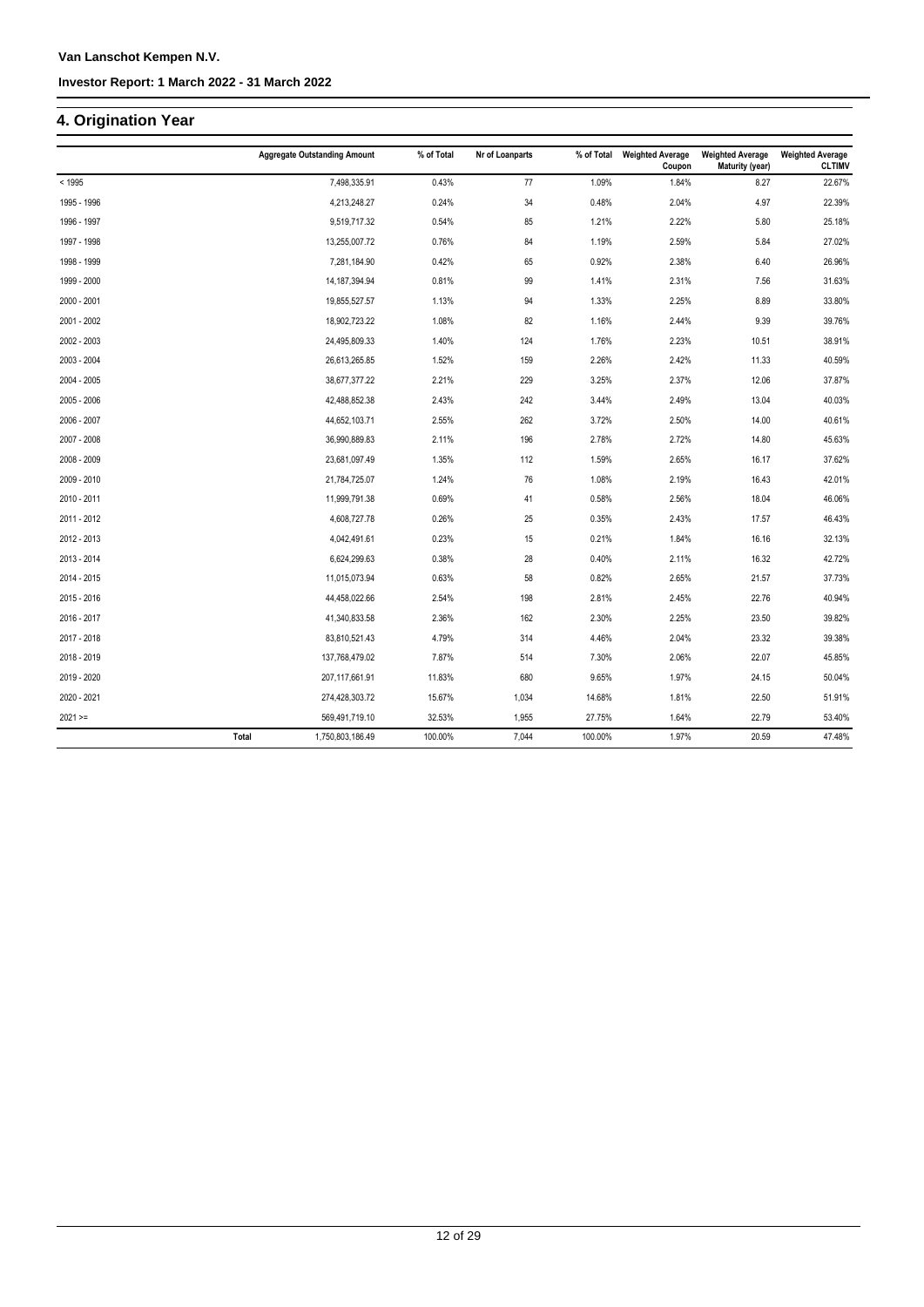# **5. Seasoning**

| From $(>=) -$ Until $($ | <b>Aggregate Outstanding Amount</b> | % of Total | Nr of Loanparts | % of Total | <b>Weighted Average</b><br>Coupon | <b>Weighted Average</b><br><b>Maturity (year)</b> | <b>Weighted Average</b><br><b>CLTIMV</b> |
|-------------------------|-------------------------------------|------------|-----------------|------------|-----------------------------------|---------------------------------------------------|------------------------------------------|
| < 1 year                | 386, 127, 626.29                    | 22.05%     | 1,351           | 19.18%     | 1.62%                             | 22.91                                             | 53.22%                                   |
| 1 year - 2 years        | 396,422,117.79                      | 22.64%     | 1,399           | 19.86%     | 1.75%                             | 22.47                                             | 52.53%                                   |
| 2 years - 3 years       | 203,750,924.19                      | 11.64%     | 713             | 10.12%     | 1.85%                             | 23.89                                             | 50.74%                                   |
| 3 years - 4 years       | 180, 157, 712.64                    | 10.29%     | 627             | 8.90%      | 2.10%                             | 23.17                                             | 47.65%                                   |
| 4 years - 5 years       | 94,937,520.77                       | 5.42%      | 366             | 5.20%      | 2.04%                             | 22.02                                             | 41.12%                                   |
| 5 years - 6 years       | 30,123,285.87                       | 1.72%      | 117             | 1.66%      | 2.11%                             | 23.70                                             | 39.62%                                   |
| 6 years - 7 years       | 60,635,807.63                       | 3.46%      | 258             | 3.66%      | 2.40%                             | 22.96                                             | 39.94%                                   |
| 7 years - 8 years       | 15,829,586.26                       | 0.90%      | 74              | 1.05%      | 2.62%                             | 22.24                                             | 41.58%                                   |
| 8 years - 9 years       | 6,768,385.12                        | 0.39%      | 33              | 0.47%      | 2.29%                             | 17.36                                             | 35.56%                                   |
| 9 years - 10 years      | 5,044,572.29                        | 0.29%      | 18              | 0.26%      | 1.83%                             | 15.68                                             | 42.56%                                   |
| 10 years - 11 years     | 1,089,004.01                        | 0.06%      | 12              | 0.17%      | 2.64%                             | 15.53                                             | 29.81%                                   |
| 11 years - 12 years     | 12,214,647.06                       | 0.70%      | 45              | 0.64%      | 2.49%                             | 18.16                                             | 45.98%                                   |
| 12 years - 13 years     | 17,449,237.00                       | 1.00%      | 65              | 0.92%      | 2.29%                             | 17.08                                             | 44.85%                                   |
| 13 years - 14 years     | 26,817,201.62                       | 1.53%      | 105             | 1.49%      | 2.47%                             | 16.06                                             | 39.59%                                   |
| 14 years - 15 years     | 26,071,289.45                       | 1.49%      | 143             | 2.03%      | 2.71%                             | 15.16                                             | 41.56%                                   |
| 15 years - 16 years     | 39,891,922.36                       | 2.28%      | 234             | 3.32%      | 2.59%                             | 14.32                                             | 44.28%                                   |
| 16 years - 17 years     | 55,926,317.15                       | 3.19%      | 300             | 4.26%      | 2.49%                             | 13.42                                             | 39.43%                                   |
| 17 years - 18 years     | 30,184,938.72                       | 1.72%      | 189             | 2.68%      | 2.43%                             | 12.21                                             | 38.18%                                   |
| 18 years - 19 years     | 38,082,445.89                       | 2.18%      | 222             | 3.15%      | 2.38%                             | 11.60                                             | 39.91%                                   |
| 19 years - 20 years     | 21,354,037.68                       | 1.22%      | 117             | 1.66%      | 2.33%                             | 10.93                                             | 38.39%                                   |
| 20 years - 21 years     | 24,833,384.48                       | 1.42%      | 103             | 1.46%      | 2.38%                             | 9.45                                              | 40.89%                                   |
| 21 years - 22 years     | 13,921,065.91                       | 0.80%      | 74              | 1.05%      | 2.12%                             | 8.66                                              | 34.43%                                   |
| 22 years - 23 years     | 18,690,224.99                       | 1.07%      | 116             | 1.65%      | 2.31%                             | 8.33                                              | 30.66%                                   |
| 23 years - 24 years     | 8,002,401.86                        | 0.46%      | 66              | 0.94%      | 2.47%                             | 6.70                                              | 29.41%                                   |
| 24 years - 25 years     | 10,598,874.07                       | 0.61%      | 78              | 1.11%      | 2.45%                             | 5.46                                              | 26.69%                                   |
| 25 years - 26 years     | 11,563,051.31                       | 0.66%      | 85              | 1.21%      | 2.41%                             | 6.32                                              | 26.91%                                   |
| 26 years - 27 years     | 5,905,071.57                        | 0.34%      | 48              | 0.68%      | 2.26%                             | 4.82                                              | 22.51%                                   |
| 27 years - 28 years     | 2,518,455.13                        | 0.14%      | 24              | 0.34%      | 1.67%                             | 6.42                                              | 20.43%                                   |
| 28 years - 29 years     | 1,922,082.59                        | 0.11%      | 20              | 0.28%      | 2.09%                             | 1.82                                              | 25.05%                                   |
| 29 years - 30 years     | 497,043.77                          | 0.03%      | $\bf 8$         | 0.11%      | 1.62%                             | 5.07                                              | 23.48%                                   |
| 30 years >              | 3,472,951.02                        | 0.20%      | 34              | 0.48%      | 1.77%                             | 13.22                                             | 22.68%                                   |
|                         | Total<br>1,750,803,186.49           | 100.00%    | 7,044           | 100.00%    | 1.97%                             | 20.59                                             | 47.48%                                   |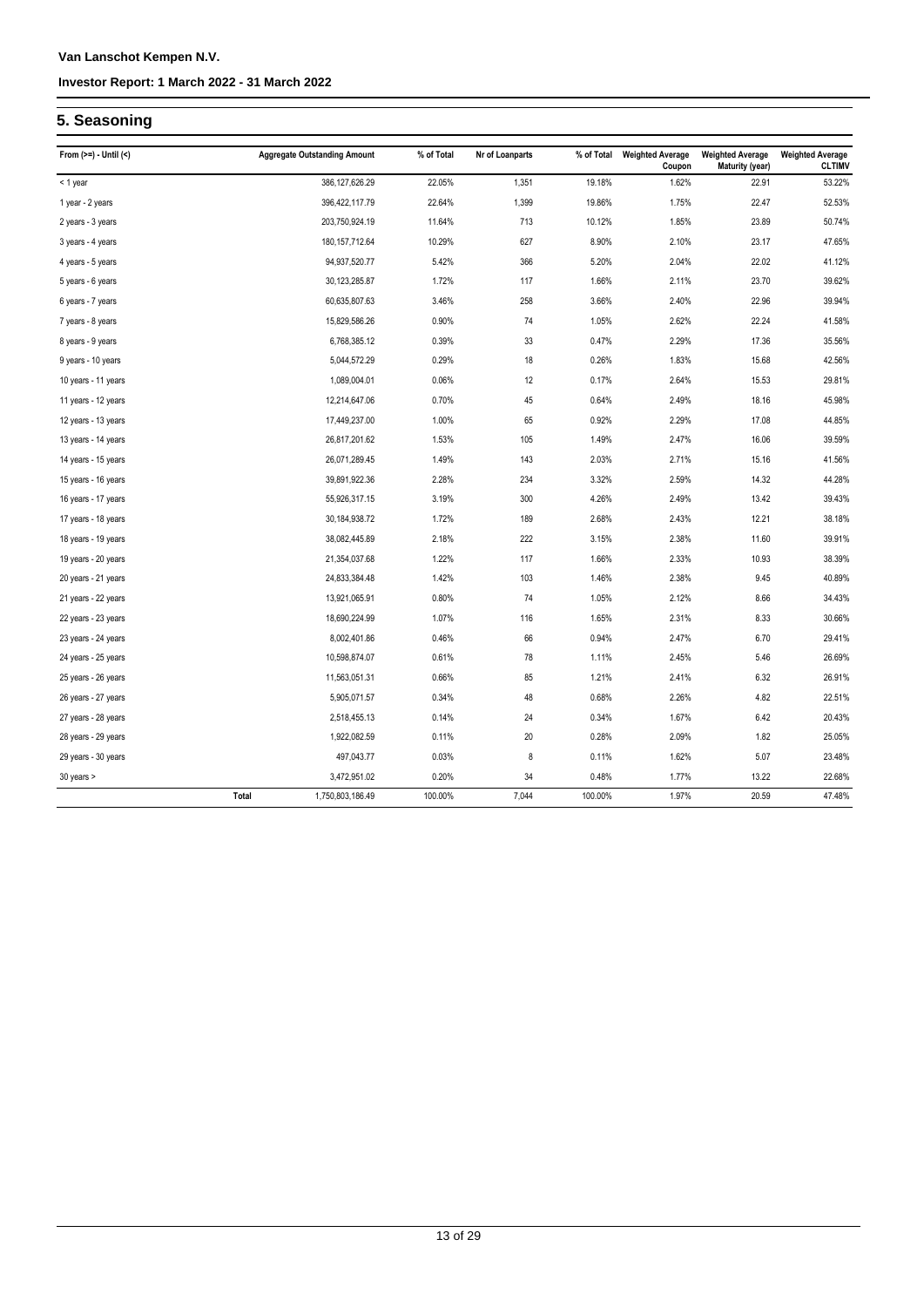# **6. Legal Maturity**

|             |       | <b>Aggregate Outstanding Amount</b> | % of Total | Nr of Loanparts | % of Total | <b>Weighted Average</b><br>Coupon | <b>Weighted Average</b><br>Maturity (year) | <b>Weighted Average</b><br><b>CLTIMV</b> |
|-------------|-------|-------------------------------------|------------|-----------------|------------|-----------------------------------|--------------------------------------------|------------------------------------------|
| < 2020      |       |                                     |            |                 |            |                                   |                                            |                                          |
| 2020 - 2021 |       |                                     |            |                 |            |                                   |                                            |                                          |
| 2021 - 2022 |       |                                     |            |                 |            |                                   |                                            |                                          |
| 2022 - 2023 |       | 691,582.72                          | 0.04%      | 8               | 0.11%      | 2.21%                             | 0.29                                       | 26.46%                                   |
| 2023 - 2024 |       | 2,047,316.26                        | 0.12%      | 21              | 0.30%      | 1.66%                             | 1.34                                       | 23.97%                                   |
| 2024 - 2025 |       | 4,239,917.93                        | 0.24%      | 52              | 0.74%      | 1.67%                             | 2.19                                       | 21.88%                                   |
| 2025 - 2026 |       | 5,812,370.19                        | 0.33%      | 48              | 0.68%      | 2.12%                             | 3.33                                       | 23.57%                                   |
| 2026 - 2027 |       | 11,257,695.51                       | 0.64%      | 103             | 1.46%      | 2.13%                             | 4.23                                       | 27.68%                                   |
| 2027 - 2028 |       | 19,194,418.76                       | 1.10%      | 134             | 1.90%      | 2.28%                             | 5.21                                       | 27.33%                                   |
| 2028 - 2029 |       | 15,401,671.07                       | 0.88%      | 112             | 1.59%      | 2.15%                             | 6.23                                       | 28.66%                                   |
| 2029 - 2030 |       | 24,478,521.08                       | 1.40%      | 156             | 2.21%      | 2.15%                             | 7.26                                       | 35.23%                                   |
| 2030 - 2031 |       | 33,302,499.36                       | 1.90%      | 184             | 2.61%      | 2.10%                             | 8.25                                       | 34.91%                                   |
| 2031 - 2032 |       | 43,138,676.39                       | 2.46%      | 207             | 2.94%      | 2.15%                             | 9.26                                       | 38.68%                                   |
| 2032 - 2033 |       | 52,934,754.60                       | 3.02%      | 242             | 3.44%      | 1.99%                             | 10.20                                      | 40.23%                                   |
| 2033 - 2034 |       | 52,192,866.07                       | 2.98%      | 279             | 3.96%      | 2.21%                             | 11.29                                      | 42.99%                                   |
| 2034 - 2035 |       | 80,372,370.97                       | 4.59%      | 426             | 6.05%      | 2.17%                             | 12.17                                      | 43.19%                                   |
| 2035 - 2036 |       | 80,292,542.95                       | 4.59%      | 435             | 6.18%      | 2.19%                             | 13.26                                      | 41.31%                                   |
| 2036 - 2037 |       | 90,849,824.34                       | 5.19%      | 442             | 6.27%      | 2.17%                             | 14.14                                      | 43.42%                                   |
| 2037 - 2038 |       | 75,596,087.20                       | 4.32%      | 360             | 5.11%      | 2.37%                             | 15.18                                      | 46.02%                                   |
| 2038 - 2039 |       | 55,755,713.66                       | 3.18%      | 237             | 3.36%      | 2.29%                             | 16.28                                      | 42.22%                                   |
| 2039 - 2040 |       | 50,978,753.06                       | 2.91%      | 171             | 2.43%      | 2.04%                             | 17.24                                      | 45.14%                                   |
| 2040 - 2041 |       | 28,570,980.13                       | 1.63%      | 114             | 1.62%      | 2.15%                             | 18.20                                      | 47.34%                                   |
| 2041 - 2042 |       | 26,337,988.71                       | 1.50%      | 87              | 1.24%      | 2.03%                             | 19.05                                      | 45.97%                                   |
| 2042 - 2043 |       | 7,991,386.13                        | 0.46%      | 29              | 0.41%      | 1.74%                             | 20.18                                      | 39.87%                                   |
| 2043 - 2044 |       | 8,565,605.35                        | 0.49%      | 40              | 0.57%      | 1.88%                             | 21.32                                      | 39.66%                                   |
| 2044 - 2045 |       | 26,257,647.26                       | 1.50%      | 122             | 1.73%      | 2.15%                             | 22.28                                      | 41.06%                                   |
| 2045 - 2046 |       | 81,314,691.41                       | 4.64%      | 358             | 5.08%      | 2.08%                             | 23.27                                      | 41.48%                                   |
| 2046 - 2047 |       | 100,964,022.96                      | 5.77%      | 370             | 5.25%      | 1.99%                             | 24.08                                      | 44.61%                                   |
| 2047 - 2048 |       | 111,061,581.09                      | 6.34%      | 345             | 4.90%      | 1.93%                             | 25.32                                      | 42.90%                                   |
| 2048 - 2049 |       | 107,350,991.19                      | 6.13%      | 343             | 4.87%      | 1.83%                             | 26.33                                      | 51.79%                                   |
| 2049 - 2050 |       | 208,541,656.83                      | 11.91%     | 571             | 8.11%      | 1.86%                             | 27.19                                      | 53.95%                                   |
| 2050 - 2051 |       | 145,695,096.49                      | 8.32%      | 448             | 6.36%      | 1.71%                             | 28.25                                      | 57.64%                                   |
| $2051 =$    |       | 199,613,956.82                      | 11.40%     | 600             | 8.52%      | 1.53%                             | 29.26                                      | 62.49%                                   |
|             | Total | 1,750,803,186.49                    | 100.00%    | 7,044           | 100.00%    | 1.97%                             | 20.59                                      | 47.48%                                   |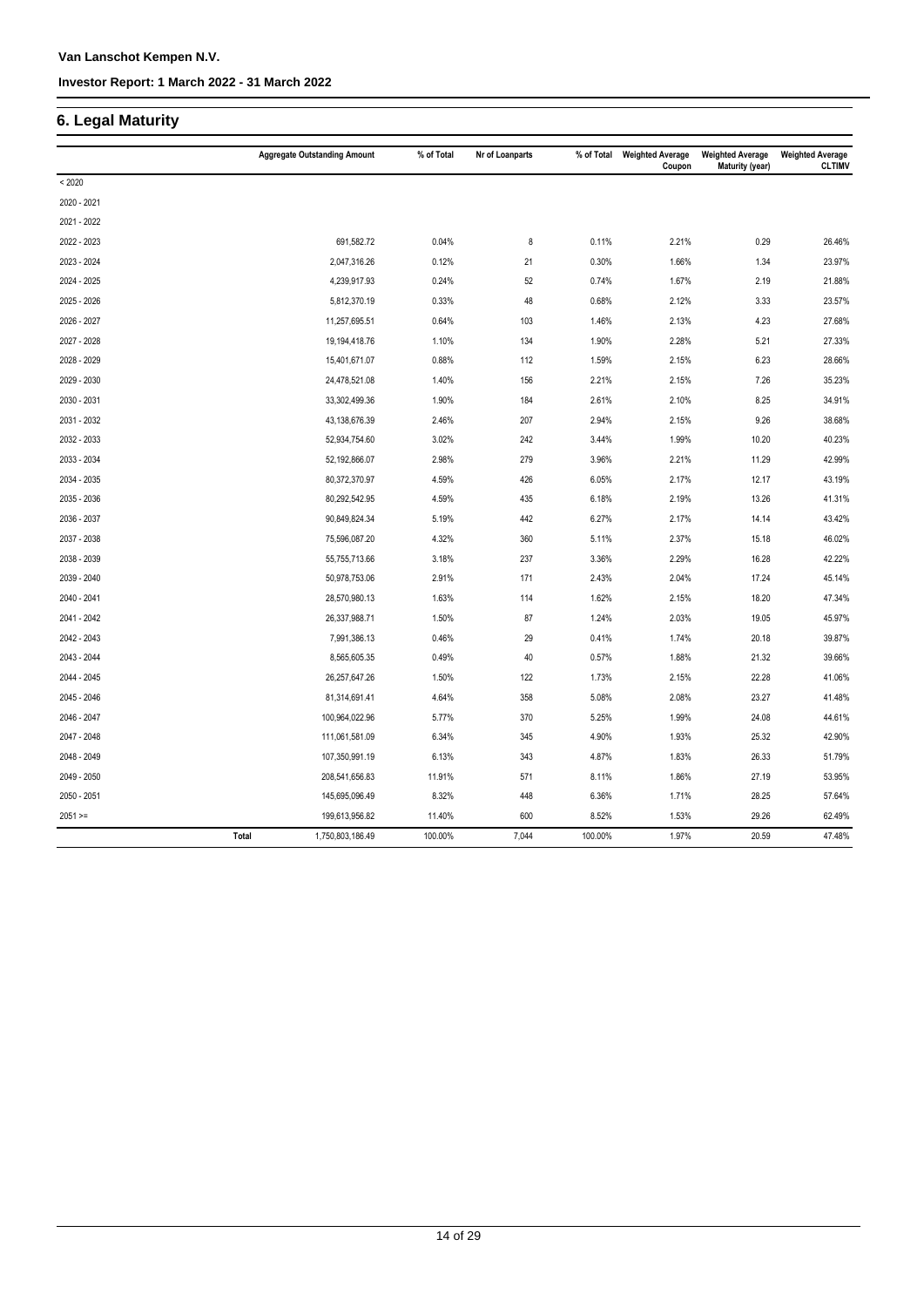# **7. Remaining Tenor**

|             | <b>Aggregate Outstanding Amount</b> | % of Total | Nr of Loanparts | % of Total | <b>Weighted Average</b><br>Coupon | <b>Weighted Average</b><br>Maturity (year) | <b>Weighted Average</b><br><b>CLTIMV</b> |
|-------------|-------------------------------------|------------|-----------------|------------|-----------------------------------|--------------------------------------------|------------------------------------------|
| < 1         | 1,088,674.87                        | 0.06%      | 13              | 0.18%      | 1.89%                             | 0.49                                       | 23.47%                                   |
| $1 - 2$     | 2,554,886.37                        | 0.15%      | 32              | 0.45%      | 1.82%                             | 1.59                                       | 22.20%                                   |
| $2 - 3$     | 3,819,276.69                        | 0.22%      | 42              | 0.60%      | 1.60%                             | 2.36                                       | 22.55%                                   |
| $3 - 4$     | 8,150,539.25                        | 0.47%      | 61              | 0.87%      | 2.11%                             | 3.54                                       | 27.78%                                   |
| $4 - 5$     | 14,483,665.40                       | 0.83%      | 122             | 1.73%      | 2.23%                             | 4.55                                       | 26.29%                                   |
| $5 - 6$     | 15,768,172.68                       | 0.90%      | 120             | 1.70%      | 2.29%                             | 5.46                                       | 26.46%                                   |
| $6 - 7$     | 17,448,138.11                       | 1.00%      | 117             | 1.66%      | 2.15%                             | 6.45                                       | 29.93%                                   |
| $7 - 8$     | 26,353,962.05                       | 1.51%      | 174             | 2.47%      | 2.17%                             | 7.48                                       | 35.74%                                   |
| $8 - 9$     | 36,146,950.97                       | 2.06%      | 194             | 2.75%      | 2.03%                             | 8.48                                       | 35.60%                                   |
| $9 - 10$    | 45,647,853.74                       | 2.61%      | 204             | 2.90%      | 2.11%                             | 9.49                                       | 37.96%                                   |
| $10 - 11$   | 51,778,357.61                       | 2.96%      | 246             | 3.49%      | 2.04%                             | 10.42                                      | 42.96%                                   |
| $11 - 12$   | 64,570,530.25                       | 3.69%      | 338             | 4.80%      | 2.15%                             | 11.56                                      | 42.57%                                   |
| $12 - 13$   | 73,145,478.37                       | 4.18%      | 400             | 5.68%      | 2.21%                             | 12.43                                      | 42.52%                                   |
| $13 - 14$   | 98,849,811.60                       | 5.65%      | 501             | 7.11%      | 2.19%                             | 13.53                                      | 42.25%                                   |
| $14 - 15$   | 79,030,680.93                       | 4.51%      | 389             | 5.52%      | 2.24%                             | 14.47                                      | 44.02%                                   |
| $15 - 16$   | 59,382,989.78                       | 3.39%      | 292             | 4.15%      | 2.37%                             | 15.38                                      | 45.31%                                   |
| $16 - 17$   | 58,712,723.07                       | 3.35%      | 230             | 3.27%      | 2.25%                             | 16.42                                      | 42.82%                                   |
| $17 - 18$   | 48,662,515.58                       | 2.78%      | 173             | 2.46%      | 2.03%                             | 17.40                                      | 46.05%                                   |
| $18 - 19$   | 36,676,219.86                       | 2.09%      | 122             | 1.73%      | 2.17%                             | 18.55                                      | 48.68%                                   |
| $19 - 20$   | 13,391,109.04                       | 0.76%      | 61              | 0.87%      | 1.87%                             | 19.39                                      | 37.87%                                   |
| $20 - 21$   | 6,399,369.42                        | 0.37%      | $20\,$          | 0.28%      | 1.71%                             | 20.39                                      | 42.63%                                   |
| $21 - 22$   | 12,266,919.00                       | 0.70%      | 57              | 0.81%      | 1.88%                             | 21.51                                      | 38.34%                                   |
| $22 - 23$   | 39,016,914.53                       | 2.23%      | 184             | 2.61%      | 2.16%                             | 22.57                                      | 40.98%                                   |
| $23 - 24$   | 108,171,319.43                      | 6.18%      | 427             | 6.06%      | 2.07%                             | 23.56                                      | 43.24%                                   |
| $24 - 25$   | 72,534,184.42                       | 4.14%      | 268             | 3.80%      | 1.91%                             | 24.39                                      | 44.08%                                   |
| $25 - 26$   | 109,800,889.12                      | 6.27%      | 340             | 4.83%      | 1.91%                             | 25.45                                      | 43.63%                                   |
| $26 - 27$   | 150,619,989.08                      | 8.60%      | 434             | 6.16%      | 1.88%                             | 26.57                                      | 53.10%                                   |
| $27 - 28$   | 177,578,128.93                      | 10.14%     | 515             | 7.31%      | 1.82%                             | 27.40                                      | 54.23%                                   |
| $28 - 29$   | 164,691,829.55                      | 9.41%      | 497             | 7.06%      | 1.67%                             | 28.48                                      | 58.36%                                   |
| $29 - 30$   | 154,061,106.79                      | 8.80%      | 471             | 6.69%      | 1.50%                             | 29.39                                      | 63.19%                                   |
| $30 \geq 1$ |                                     |            |                 |            |                                   |                                            |                                          |
|             | 1,750,803,186.49<br>Total           | 100.00%    | 7,044           | 100.00%    | 1.97%                             | 20.59                                      | 47.48%                                   |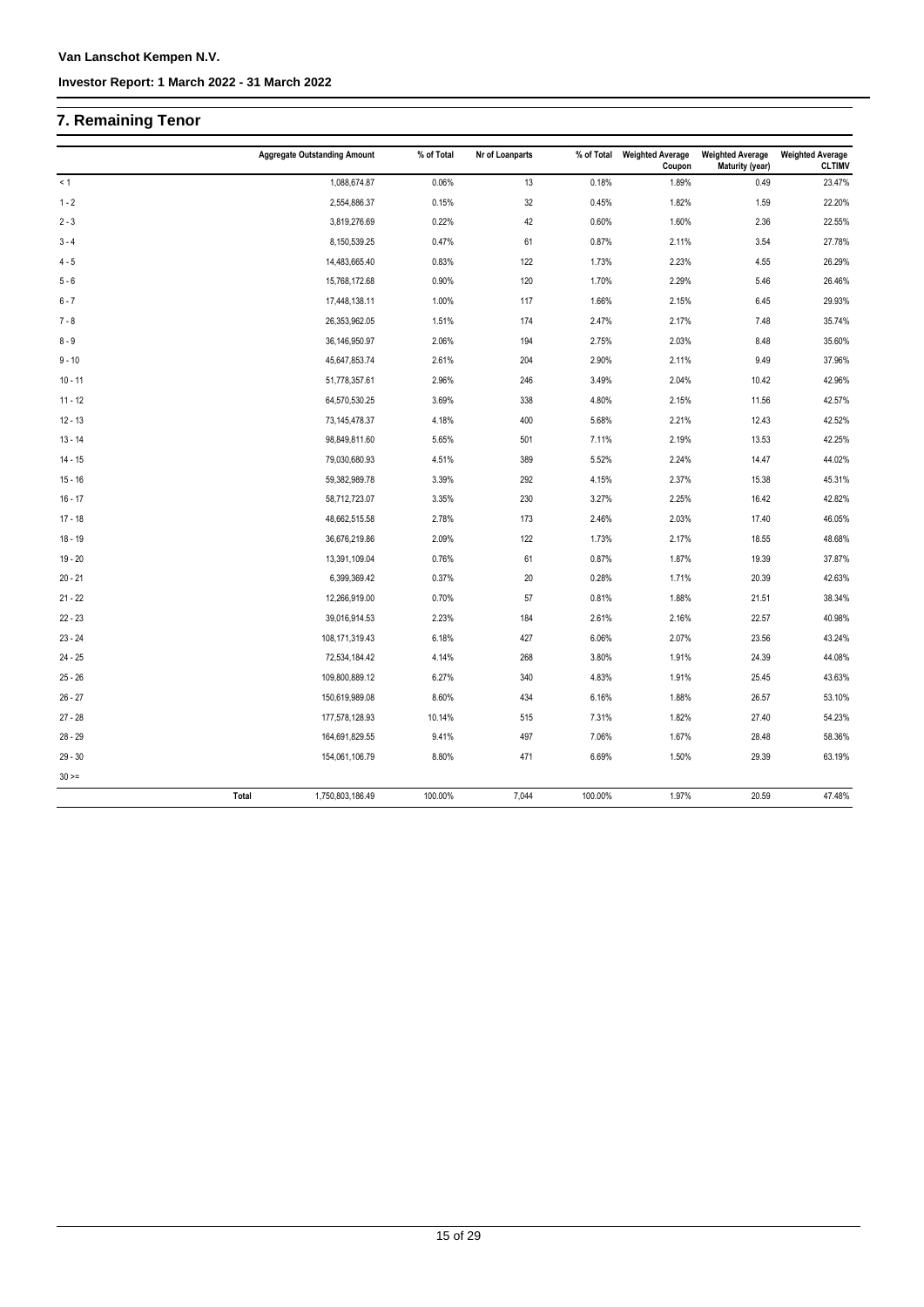# **8. Current Loan to Original Market Value**

|               | <b>Aggregate Outstanding Amount</b> | % of Total | Nr of Loans | % of Total | <b>Weighted Average</b><br>Coupon | <b>Weighted Average</b><br>Maturity (year) | <b>Weighted Average</b><br><b>CLTIMV</b> |
|---------------|-------------------------------------|------------|-------------|------------|-----------------------------------|--------------------------------------------|------------------------------------------|
| 0% - 10%      | 5,512,369.83                        | 0.31%      | 115         | 3.21%      | 2.03%                             | 13.27                                      | 4.92%                                    |
| 10% - 20%     | 23,827,399.66                       | 1.36%      | 210         | 5.86%      | 1.99%                             | 14.99                                      | 10.22%                                   |
| 20% - 30%     | 67,298,591.24                       | 3.84%      | 324         | 9.04%      | 2.03%                             | 16.52                                      | 16.55%                                   |
| 30% - 40%     | 116,733,436.13                      | 6.67%      | 396         | 11.05%     | 2.05%                             | 17.72                                      | 23.98%                                   |
| 40% - 50%     | 201,022,869.18                      | 11.48%     | 491         | 13.70%     | 1.87%                             | 19.29                                      | 32.22%                                   |
| 50% - 60%     | 325,877,953.11                      | 18.61%     | 599         | 16.71%     | 1.89%                             | 20.58                                      | 41.22%                                   |
| 60% - 70%     | 355,786,805.42                      | 20.32%     | 566         | 15.79%     | 1.94%                             | 20.54                                      | 47.78%                                   |
| 70% - 80%     | 256,648,806.55                      | 14.66%     | 363         | 10.13%     | 2.03%                             | 21.07                                      | 56.64%                                   |
| 80% - 90%     | 198,870,069.21                      | 11.36%     | 265         | 7.39%      | 2.04%                             | 22.26                                      | 63.88%                                   |
| 90% - 100%    | 178,009,796.15                      | 10.17%     | 236         | 6.58%      | 1.99%                             | 24.05                                      | 74.80%                                   |
| 100% - 110%   | 21,215,090.01                       | 1.21%      | 20          | 0.56%      | 2.14%                             | 20.46                                      | 70.08%                                   |
| 110% - 120%   |                                     |            |             |            |                                   |                                            |                                          |
| 120% - 130%   |                                     |            |             |            |                                   |                                            |                                          |
| 130% - 140%   |                                     |            |             |            |                                   |                                            |                                          |
| 140 % - 150 % |                                     |            |             |            |                                   |                                            |                                          |
| $150 \%$ >    |                                     |            |             |            |                                   |                                            |                                          |
|               | <b>Total</b><br>1,750,803,186.49    | 100.00%    | 3,585       | 100.00%    | 1.97%                             | 20.59                                      | 47.48%                                   |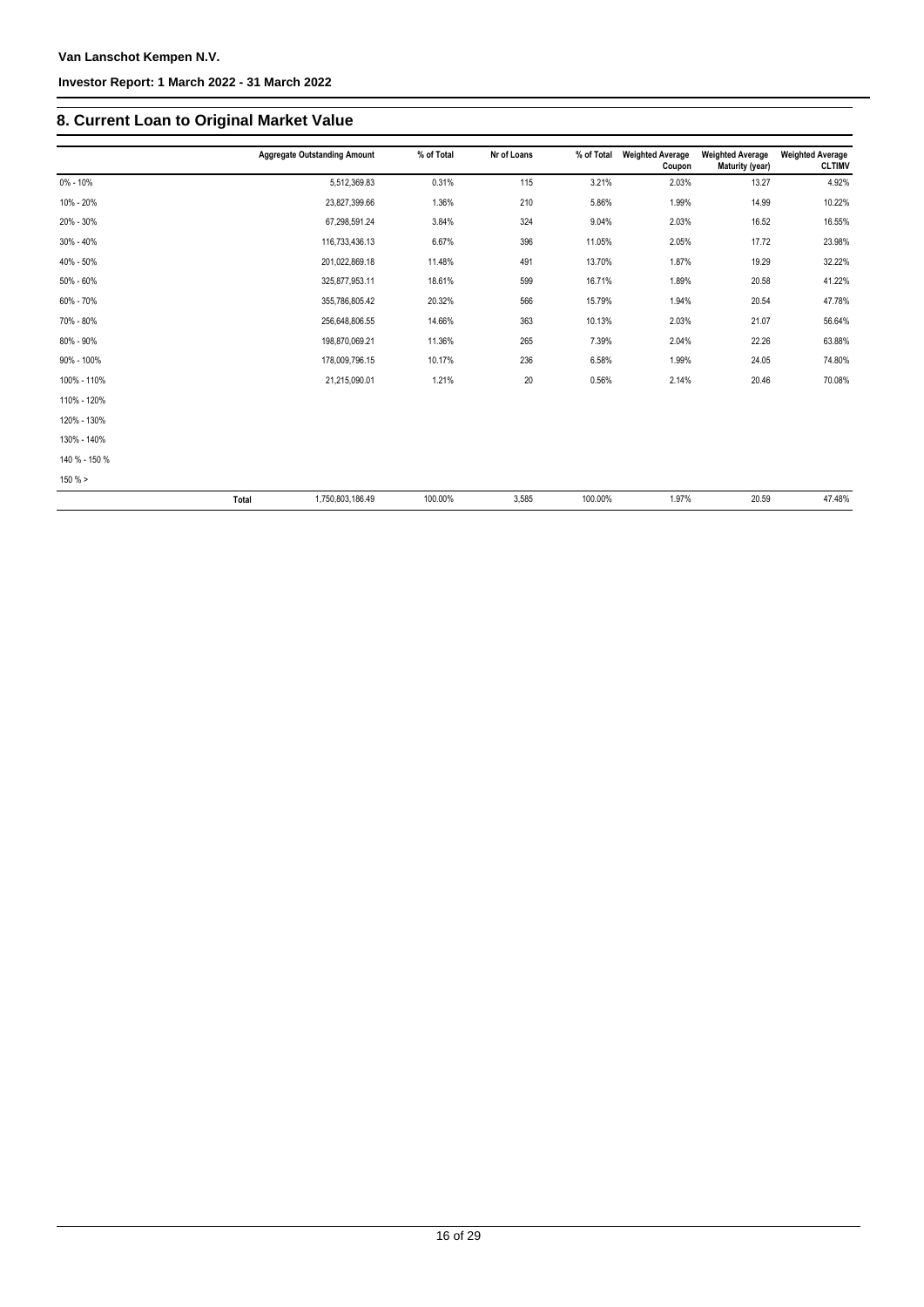### **Van Lanschot Kempen N.V.**

### **Investor Report: 1 March 2022 - 31 March 2022**

## **9. Current Loan to Indexed Market Value**

|              | <b>Aggregate Outstanding Amount</b> | % of Total | Nr of Loans | % of Total | <b>Weighted Average</b><br>Coupon | <b>Weighted Average</b><br>Maturity (year) | <b>Weighted Average</b><br><b>CLTIMV</b> |
|--------------|-------------------------------------|------------|-------------|------------|-----------------------------------|--------------------------------------------|------------------------------------------|
| $0\% - 10\%$ | 19,769,189.33                       | 1.13%      | 273         | 7.62%      | 2.12%                             | 12.63                                      | 7.14%                                    |
| 10% - 20%    | 97,663,523.85                       | 5.58%      | 517         | 14.42%     | 2.11%                             | 14.86                                      | 15.64%                                   |
| 20% - 30%    | 180,061,101.11                      | 10.28%     | 551         | 15.37%     | 2.00%                             | 16.99                                      | 25.19%                                   |
| 30% - 40%    | 321,473,130.73                      | 18.36%     | 662         | 18.47%     | 1.96%                             | 19.44                                      | 35.32%                                   |
| 40% - 50%    | 391,781,865.01                      | 22.38%     | 609         | 16.99%     | 1.99%                             | 20.18                                      | 45.33%                                   |
| 50% - 60%    | 289,910,053.92                      | 16.56%     | 422         | 11.77%     | 1.95%                             | 21.14                                      | 55.01%                                   |
| 60% - 70%    | 244, 121, 458. 27                   | 13.94%     | 317         | 8.84%      | 1.97%                             | 23.01                                      | 64.75%                                   |
| 70% - 80%    | 143,967,711.31                      | 8.22%      | 165         | 4.60%      | 1.89%                             | 25.61                                      | 74.28%                                   |
| 80% - 90%    | 51,439,014.84                       | 2.94%      | 52          | 1.45%      | 1.66%                             | 27.43                                      | 84.92%                                   |
| 90% - 100%   | 10,616,138.12                       | 0.61%      | 17          | 0.47%      | 1.70%                             | 27.94                                      | 94.54%                                   |
| 100% - 110%  |                                     |            |             |            |                                   |                                            |                                          |
| 110% - 120%  |                                     |            |             |            |                                   |                                            |                                          |
| 120% - 130%  |                                     |            |             |            |                                   |                                            |                                          |
| 130% - 140%  |                                     |            |             |            |                                   |                                            |                                          |
| 140% - 150%  |                                     |            |             |            |                                   |                                            |                                          |
| $150\% >$    |                                     |            |             |            |                                   |                                            |                                          |
|              | Total<br>1,750,803,186.49           | 100.00%    | 3,585       | 100.00%    | 1.97%                             | 20.59                                      | 47.48%                                   |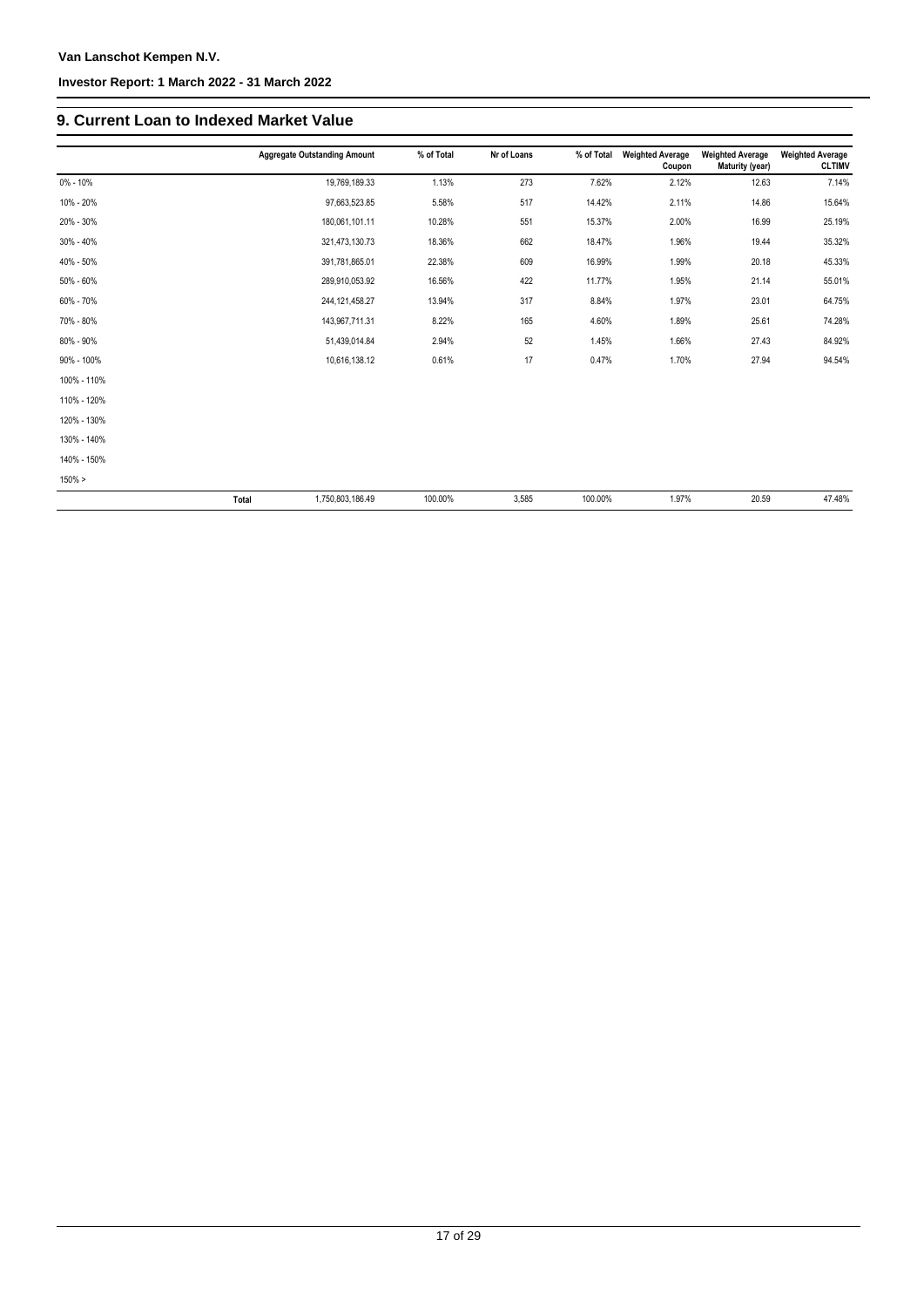# **10. Loanpart Coupon (interest rate bucket)**

|                   |              | <b>Aggregate Outstanding Amount</b> | % of Total | Nr of Loanparts | % of Total | <b>Weighted Average</b><br>Coupon | <b>Weighted Average</b><br>Maturity (year) | <b>Weighted Average</b><br><b>CLTIMV</b> |
|-------------------|--------------|-------------------------------------|------------|-----------------|------------|-----------------------------------|--------------------------------------------|------------------------------------------|
| $= 0.50%$         |              | 223,750.00                          | 0.01%      |                 | 0.01%      | 0.08%                             | 11.92                                      | 60.64%                                   |
| $0.50\% - 1.00\%$ |              | 13,396,627.75                       | 0.77%      | 74              | 1.05%      | 0.94%                             | 21.64                                      | 39.39%                                   |
| 1.00% - 1.50%     |              | 334,015,949.12                      | 19.08%     | 1,162           | 16.50%     | 1.34%                             | 23.36                                      | 50.71%                                   |
| 1.50% - 2.00%     |              | 750,899,273.61                      | 42.89%     | 2,882           | 40.91%     | 1.76%                             | 21.78                                      | 47.82%                                   |
| 2.00% - 2.50%     |              | 390,113,645.06                      | 22.28%     | 1,573           | 22.33%     | 2.21%                             | 19.00                                      | 46.64%                                   |
| 2.50% - 3.00%     |              | 178,084,963.52                      | 10.17%     | 861             | 12.22%     | 2.72%                             | 16.17                                      | 44.19%                                   |
| $3.00\% - 3.50\%$ |              | 49,437,790.95                       | 2.82%      | 246             | 3.49%      | 3.24%                             | 16.83                                      | 45.96%                                   |
| $3.50\% - 4.00\%$ |              | 17,383,587.48                       | 0.99%      | 104             | 1.48%      | 3.73%                             | 14.45                                      | 40.82%                                   |
| 4.00% - 4.50%     |              | 3.544.111.53                        | 0.20%      | 35              | 0.50%      | 4.25%                             | 12.74                                      | 41.16%                                   |
| 4.50% - 5.00%     |              | 5,010,695.85                        | 0.29%      | 39              | 0.55%      | 4.82%                             | 12.98                                      | 42.46%                                   |
| $5.00\% - 5.50\%$ |              | 5,630,344.00                        | 0.32%      | 34              | 0.48%      | 5.22%                             | 14.27                                      | 42.52%                                   |
| 5.50% - 6.00%     |              | 2,533,712.05                        | 0.14%      | 25              | 0.35%      | 5.65%                             | 12.37                                      | 30.44%                                   |
| $6.00\% - 6.50\%$ |              | 517,235.57                          | 0.03%      | $\overline{7}$  | 0.10%      | 6.09%                             | 11.16                                      | 39.13%                                   |
| $6.50\% - 7.00\%$ |              | 11,500.00                           | 0.00%      | 1               | 0.01%      | 6.55%                             | 10.17                                      | 50.55%                                   |
| $7.00\% >$        |              |                                     |            |                 |            |                                   |                                            |                                          |
|                   | <b>Total</b> | 1.750.803.186.49                    | 100.00%    | 7.044           | 100.00%    | 1.97%                             | 20.59                                      | 47.48%                                   |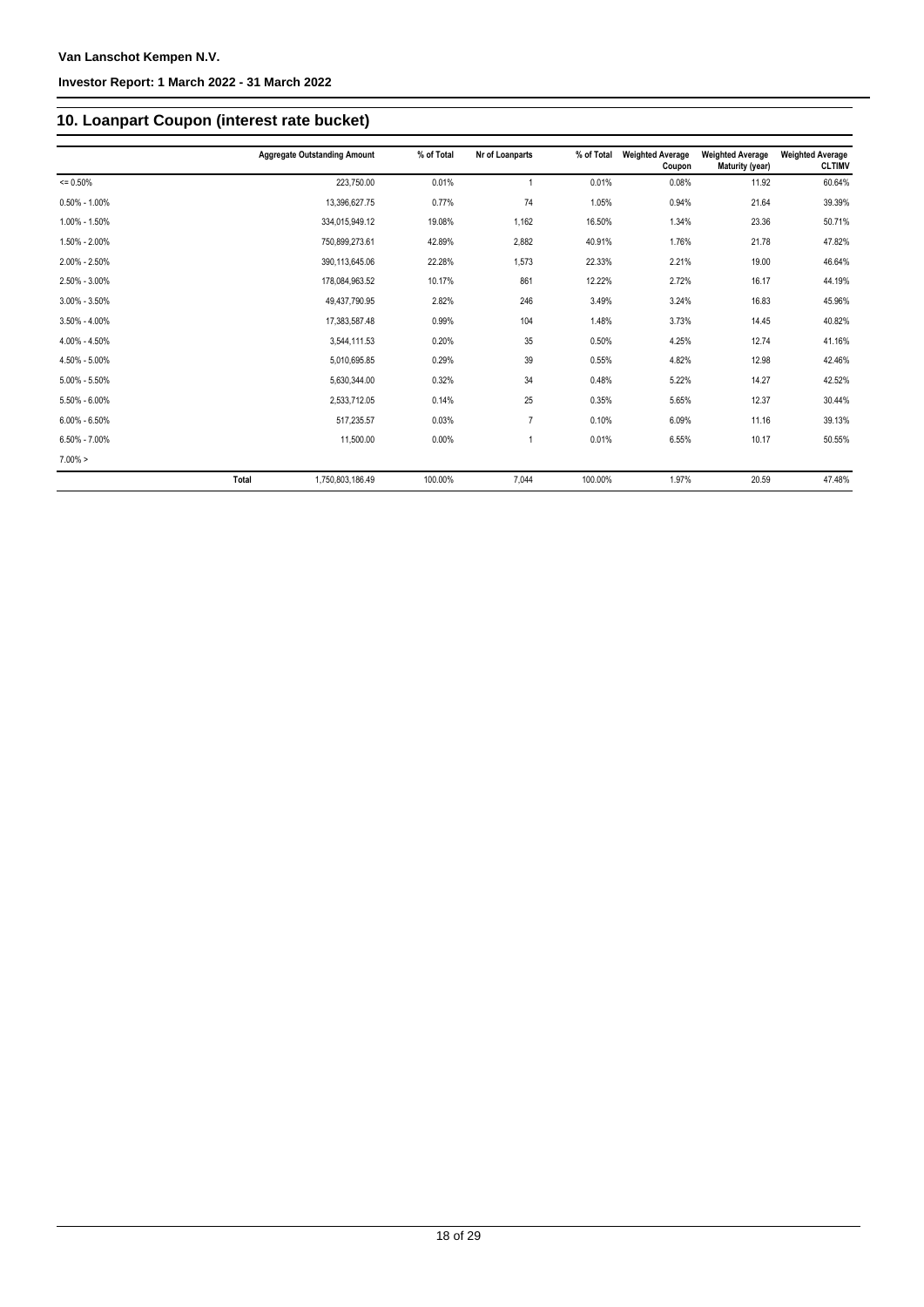# **11. Remaining Interest Rate Fixed Period**

|           | <b>Aggregate Outstanding Amount</b> | % of Total | Nr of Loanparts | % of Total | <b>Weighted Avarage</b><br>Coupon | <b>Weighted Average</b><br>Maturity (year) | <b>Weigthed Average</b><br><b>CLTIMV</b> |
|-----------|-------------------------------------|------------|-----------------|------------|-----------------------------------|--------------------------------------------|------------------------------------------|
| < 1       | 41,084,690.05                       | 2.35%      | 222             | 3.15%      | 1.65%                             | 15.05                                      | 44.24%                                   |
| $1 - 2$   | 28,391,822.78                       | 1.62%      | 167             | 2.37%      | 1.89%                             | 13.53                                      | 38.31%                                   |
| $2 - 3$   | 40,389,735.70                       | 2.31%      | 249             | 3.53%      | 2.28%                             | 15.62                                      | 36.27%                                   |
| $3 - 4$   | 240,462,863.30                      | 13.73%     | 1,242           | 17.63%     | 2.45%                             | 14.47                                      | 39.24%                                   |
| $4 - 5$   | 141,227,011.54                      | 8.07%      | 697             | 9.89%      | 2.10%                             | 15.76                                      | 39.22%                                   |
| $5 - 6$   | 126,994,482.13                      | 7.25%      | 516             | 7.33%      | 2.11%                             | 19.59                                      | 40.71%                                   |
| $6 - 7$   | 153,322,756.47                      | 8.76%      | 533             | 7.57%      | 2.02%                             | 22.12                                      | 46.35%                                   |
| $7 - 8$   | 155,564,010.28                      | 8.89%      | 525             | 7.45%      | 1.83%                             | 24.37                                      | 50.69%                                   |
| $8 - 9$   | 260,349,135.48                      | 14.87%     | 862             | 12.24%     | 1.72%                             | 22.11                                      | 52.10%                                   |
| $9 - 10$  | 307,092,581.28                      | 17.54%     | 1,031           | 14.64%     | 1.54%                             | 22.63                                      | 53.15%                                   |
| $10 - 11$ | 5,296,985.58                        | 0.30%      | 32              | 0.45%      | 2.35%                             | 15.05                                      | 42.87%                                   |
| $11 - 12$ | 5,117,511.34                        | 0.29%      | 29              | 0.41%      | 2.15%                             | 20.18                                      | 47.22%                                   |
| $12 - 13$ | 8,839,306.59                        | 0.50%      | 45              | 0.64%      | 2.35%                             | 20.66                                      | 42.98%                                   |
| $13 - 14$ | 29,503,195.29                       | 1.69%      | 126             | 1.79%      | 2.49%                             | 19.13                                      | 48.26%                                   |
| $14 - 15$ | 19,297,639.56                       | 1.10%      | 91              | 1.29%      | 2.49%                             | 19.90                                      | 45.97%                                   |
| $15 - 16$ | 10,186,093.82                       | 0.58%      | 41              | 0.58%      | 2.93%                             | 24.35                                      | 43.86%                                   |
| $16 - 17$ | 11,487,857.27                       | 0.66%      | 41              | 0.58%      | 2.86%                             | 25.05                                      | 50.71%                                   |
| $17 - 18$ | 24,666,572.27                       | 1.41%      | 95              | 1.35%      | 2.31%                             | 26.35                                      | 53.95%                                   |
| $18 - 19$ | 61,215,406.96                       | 3.50%      | 218             | 3.09%      | 1.97%                             | 27.06                                      | 57.21%                                   |
| $19 - 20$ | 80,313,528.80                       | 4.59%      | 282             | 4.00%      | 1.90%                             | 27.24                                      | 58.76%                                   |
| $20 - 21$ |                                     |            |                 |            |                                   |                                            |                                          |
| $21 - 22$ |                                     |            |                 |            |                                   |                                            |                                          |
| $22 - 23$ |                                     |            |                 |            |                                   |                                            |                                          |
| $23 - 24$ |                                     |            |                 |            |                                   |                                            |                                          |
| $24 - 25$ |                                     |            |                 |            |                                   |                                            |                                          |
| $25 - 26$ |                                     |            |                 |            |                                   |                                            |                                          |
| $26 - 27$ |                                     |            |                 |            |                                   |                                            |                                          |
| $27 - 28$ |                                     |            |                 |            |                                   |                                            |                                          |
| $28 - 29$ |                                     |            |                 |            |                                   |                                            |                                          |
| $29 - 30$ |                                     |            |                 |            |                                   |                                            |                                          |
| $30 > =$  |                                     |            |                 |            |                                   |                                            |                                          |
|           | 1,750,803,186.49<br><b>Total</b>    | 100.00%    | 7,044           | 100.00%    | 1.97%                             | 20.59                                      | 47.48%                                   |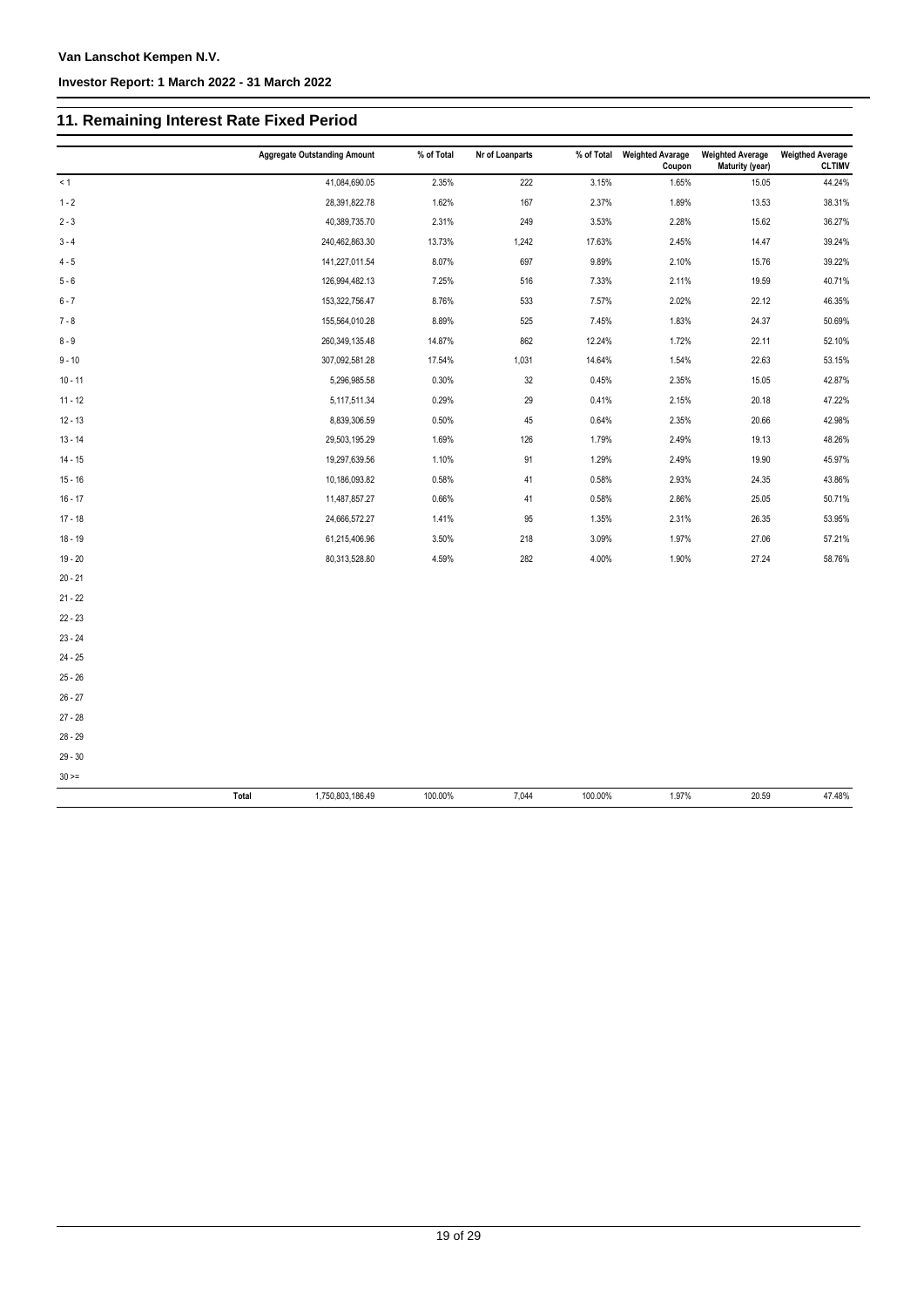# **12. Interest Payment Type**

|          |       | <b>Aggregate Outstanding Amount</b> | % of Total | Nr of Loanparts | % of Total | <b>Weighted Avarage</b><br>Coupon | <b>Weighted Average</b><br>Maturity (year) | <b>Weigthed Average</b><br><b>CLTIMV</b> |
|----------|-------|-------------------------------------|------------|-----------------|------------|-----------------------------------|--------------------------------------------|------------------------------------------|
| Fixed    |       | 1,737,538,328.42                    | 99.24%     | 6,973           | 98.99%     | 1.97%                             | 20.64                                      | 47.53%                                   |
| Floating |       | 13.264.858.07                       | 0.76%      |                 | 1.01%      | 1.84%                             | 15.06                                      | 41.49%                                   |
|          | Total | 1,750,803,186.49                    | 100.00%    | 7,044           | 100.00%    | 1.97%                             | 20.59                                      | 47.48%                                   |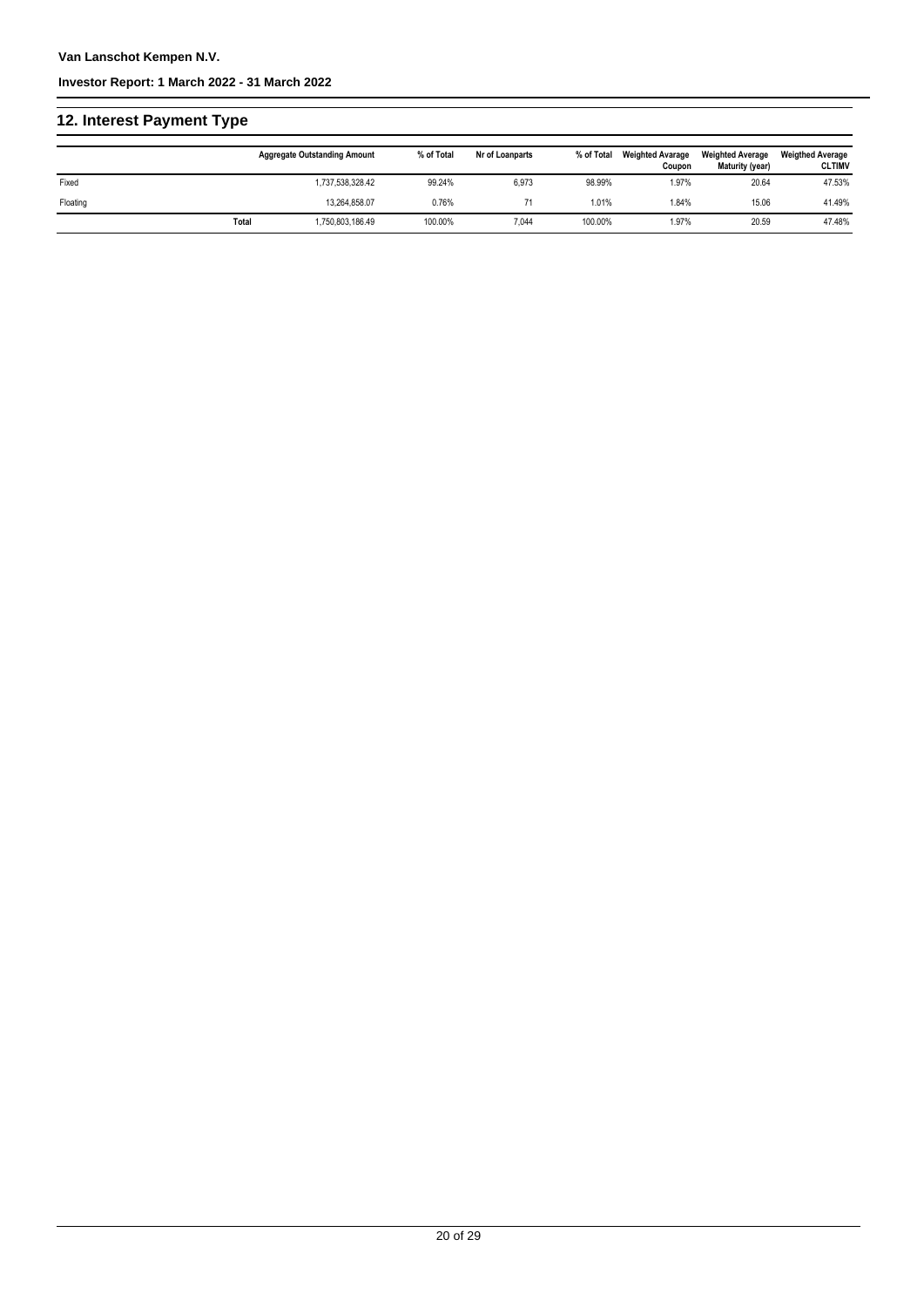# **13. Property Description**

|                     |       | <b>Aggregate Outstanding Amount</b> | % of Total | Nr of Loans | % of Total | <b>Weighted Avarage</b><br>Coupon | <b>Weighted Average</b><br>Maturity (year) | <b>Weigthed Average</b><br><b>CLTIMV</b> |
|---------------------|-------|-------------------------------------|------------|-------------|------------|-----------------------------------|--------------------------------------------|------------------------------------------|
| Single family house |       | 1,507,964,008.18                    | 86.13%     | 2,975       | 82.98%     | 1.97%                             | 20.27                                      | 47.55%                                   |
| Flat/Condominium    |       | 241.862.283.30                      | 13.81%     | 608         | 16.96%     | 1.94%                             | 22.60                                      | 47.04%                                   |
| Farm                |       | 976.895.01                          | 0.06%      |             | 0.06%      | 1.83%                             | 27.54                                      | 53.31%                                   |
|                     | Total | .750.803.186.49                     | 100.00%    | 3,585       | 100.00%    | 1.97%                             | 20.59                                      | 47.48%                                   |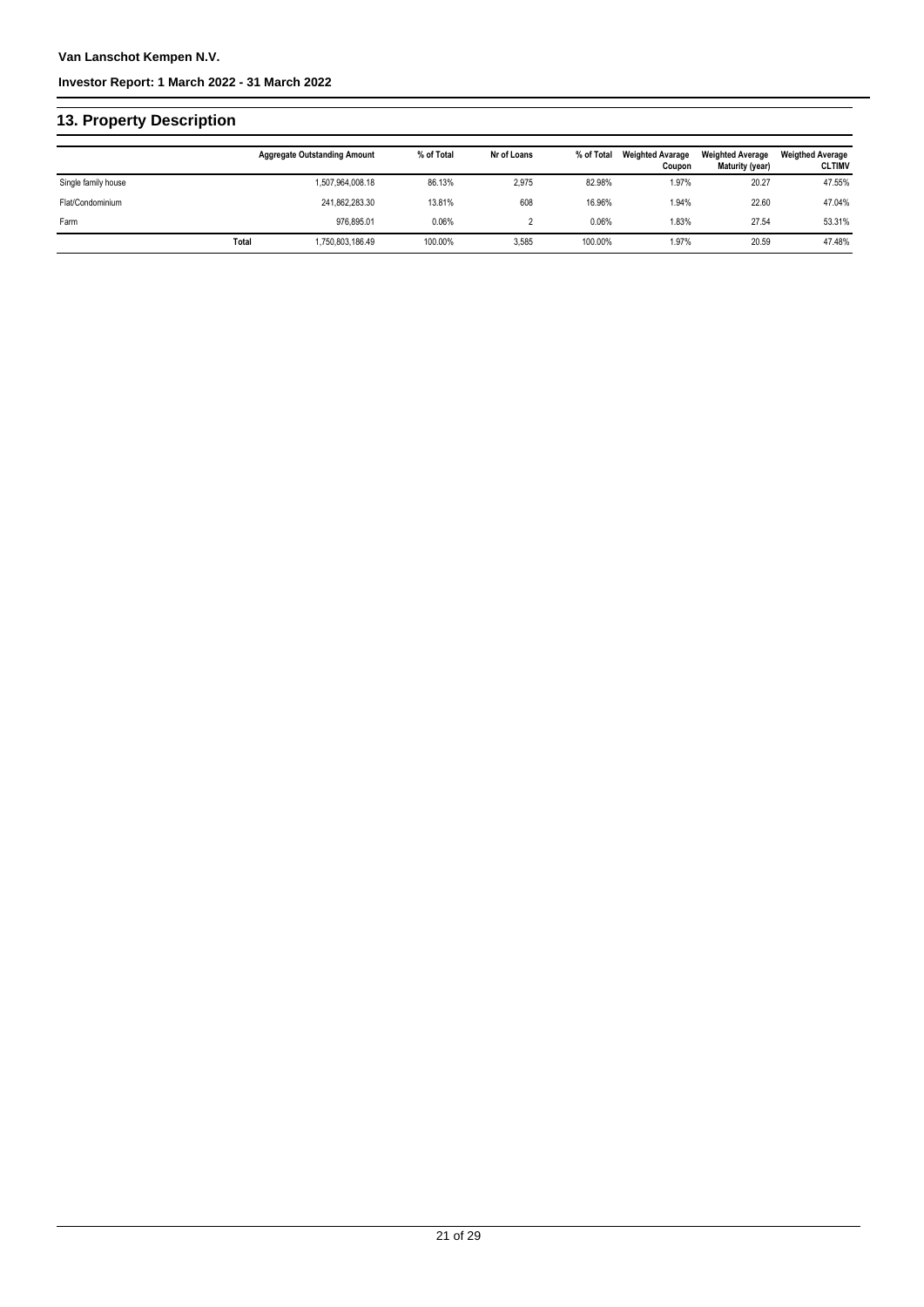# **14. Geographical Distribution (by Province)**

|               |       | <b>Aggregate Outstanding Amount</b> | % of Total | Nr of Loans | % of Total | <b>Weighted Avarage</b><br>Coupon | <b>Weighted Average</b><br>Maturity (year) | <b>Weigthed Average</b><br><b>CLTIMV</b> |
|---------------|-------|-------------------------------------|------------|-------------|------------|-----------------------------------|--------------------------------------------|------------------------------------------|
| Drenthe       |       | 13,205,199.93                       | 0.75%      | 42          | 1.17%      | 1.94%                             | 17.77                                      | 49.01%                                   |
| Flevoland     |       | 15,915,474.04                       | 0.91%      | 48          | 1.34%      | 2.14%                             | 18.83                                      | 44.41%                                   |
| Friesland     |       | 10,520,219.03                       | 0.60%      | 26          | 0.73%      | 2.33%                             | 18.42                                      | 48.69%                                   |
| Gelderland    |       | 144,736,024.91                      | 8.27%      | 345         | 9.62%      | 2.01%                             | 20.15                                      | 47.76%                                   |
| Groningen     |       | 9,523,484.53                        | 0.54%      | 30          | 0.84%      | 1.87%                             | 22.05                                      | 53.86%                                   |
| Limburg       |       | 40,119,589.95                       | 2.29%      | 130         | 3.63%      | 2.16%                             | 17.19                                      | 46.87%                                   |
| Noord-Brabant |       | 237,949,029.00                      | 13.59%     | 580         | 16.18%     | 2.08%                             | 18.13                                      | 47.98%                                   |
| Noord-Holland |       | 639,071,533.49                      | 36.50%     | 1,031       | 28.76%     | 1.88%                             | 22.40                                      | 47.49%                                   |
| Overijssel    |       | 45,235,692.86                       | 2.58%      | 106         | 2.96%      | 1.97%                             | 21.92                                      | 53.08%                                   |
| Utrecht       |       | 252,828,117.35                      | 14.44%     | 488         | 13.61%     | 1.99%                             | 20.20                                      | 47.98%                                   |
| Zeeland       |       | 12,754,467.75                       | 0.73%      | 40          | 1.12%      | 2.22%                             | 16.93                                      | 42.19%                                   |
| Zuid-Holland  |       | 328,944,353.65                      | 18.79%     | 719         | 20.06%     | 1.96%                             | 19.97                                      | 45.98%                                   |
|               | Total | 1,750,803,186.49                    | 100.00%    | 3,585       | 100.00%    | 1.97%                             | 20.59                                      | 47.48%                                   |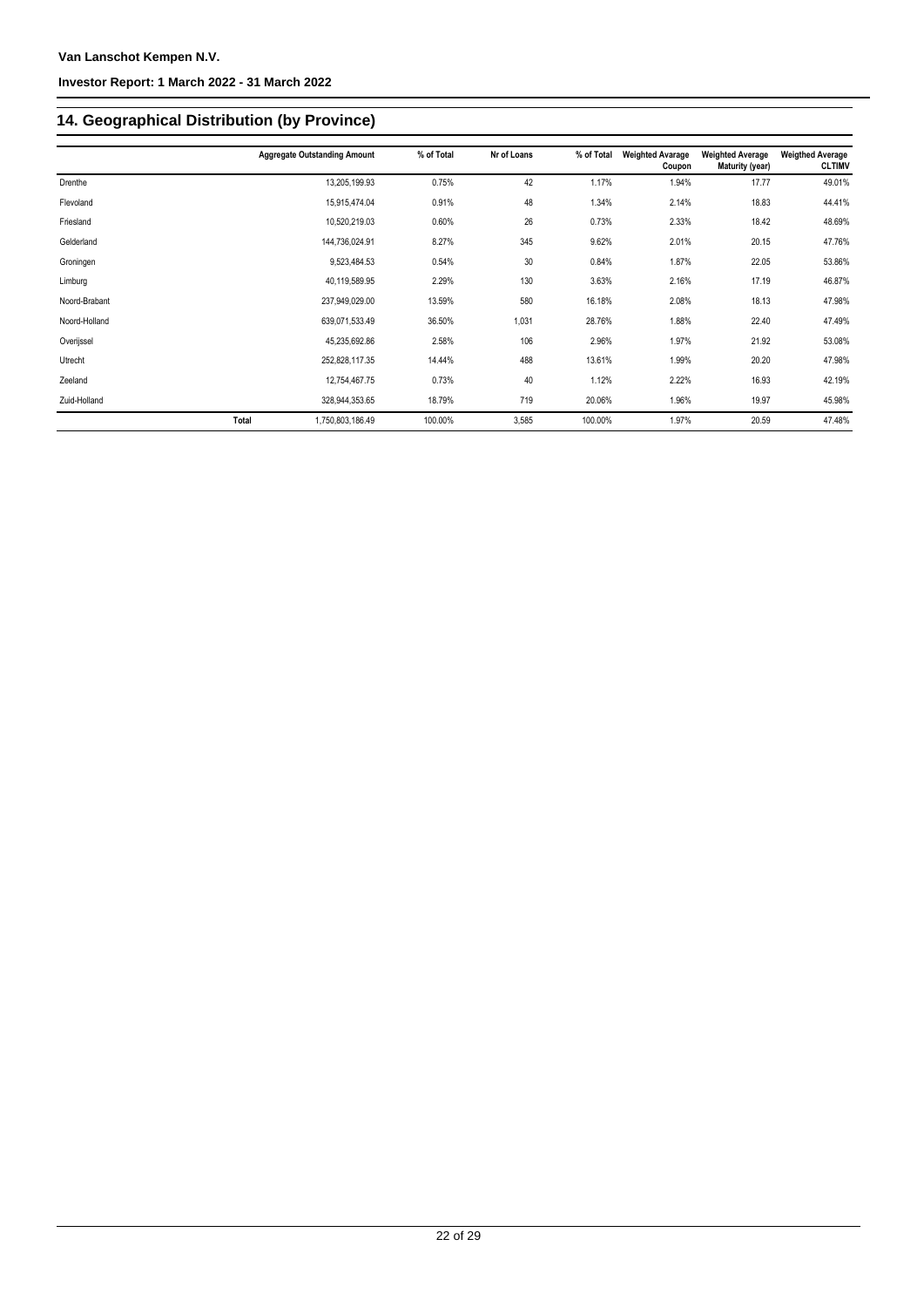### **Van Lanschot Kempen N.V.**

#### **Investor Report: 1 March 2022 - 31 March 2022**

# **15. Occupancy**

|                |       | <b>Aggregate Outstanding Amount</b> | % of Total | Nr of Loans | % of Total | <b>Weighted Avarage</b><br>Coupon | <b>Weighted Average</b><br>Maturity (year) | <b>Weigthed Average</b><br><b>CLTIMV</b> |
|----------------|-------|-------------------------------------|------------|-------------|------------|-----------------------------------|--------------------------------------------|------------------------------------------|
| Owner Occupied |       | .750.803.186.49                     | 100.00%    | 3,585       | 100.00%    | 1.97%                             | 20.59                                      | 47.48%                                   |
|                | Total | .750.803.186.49                     | 100.00%    | 3,585       | 100.00%    | 1.97%                             | 20.59                                      | 47.48%                                   |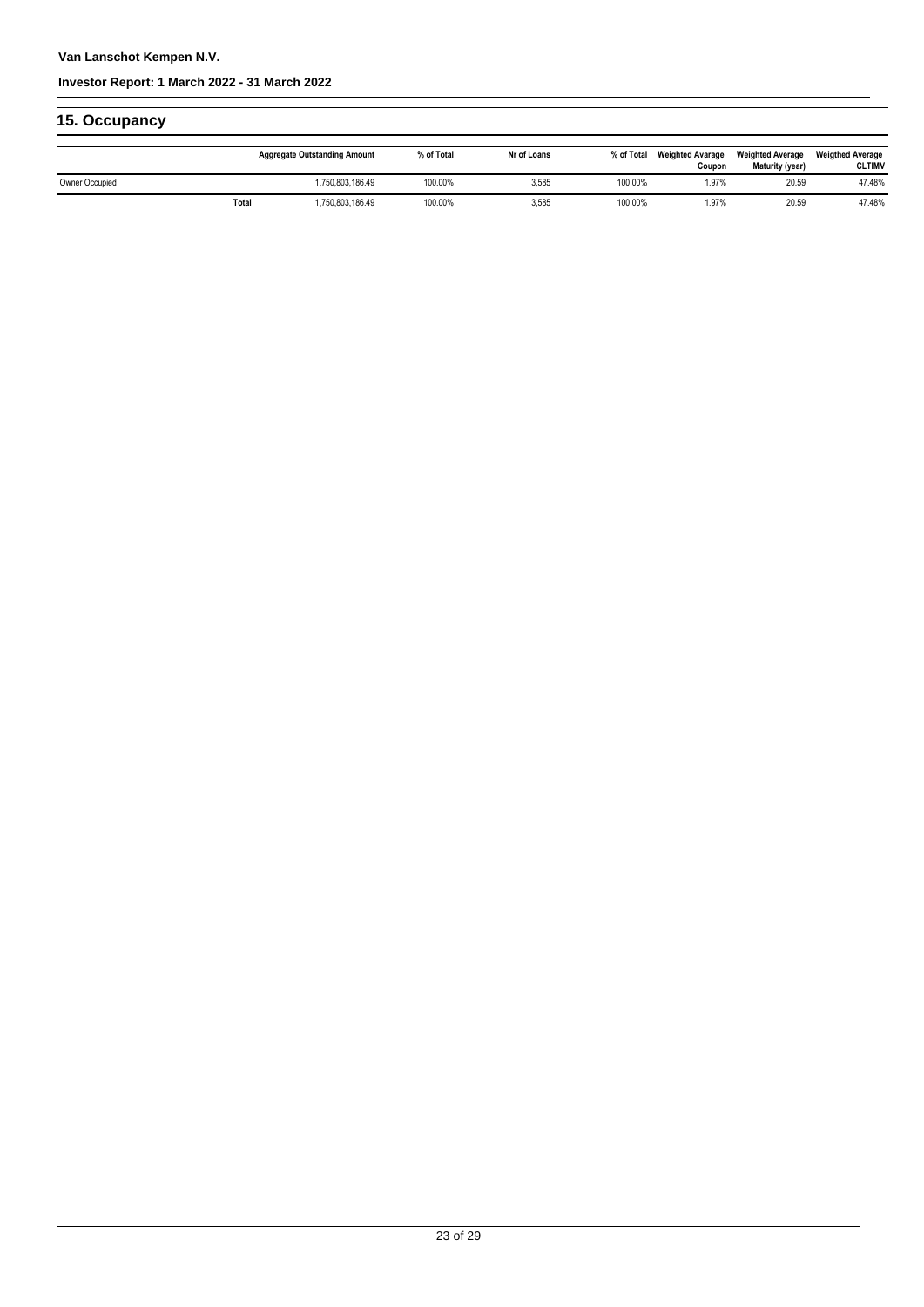# **16. Loanpart Payment Frequency**

|         |       | <b>Aggregate Outstanding Amount</b> | % of Total | Nr of Loanparts | % of Total | <b>Weighted Avarage</b><br>Coupon | <b>Weighted Average</b><br>Maturity (year) | <b>Weigthed Average</b><br><b>CLTIMV</b> |
|---------|-------|-------------------------------------|------------|-----------------|------------|-----------------------------------|--------------------------------------------|------------------------------------------|
| Monthly |       | 1,750,803,186.49                    | 100.00%    | 7,044           | 100.00%    | .97%                              | 20.59                                      | 47.48%                                   |
|         | Total | 1,750,803,186.49                    | 100.00%    | 7,044           | 100.00%    | 1.97%                             | 20.59                                      | 47.48%                                   |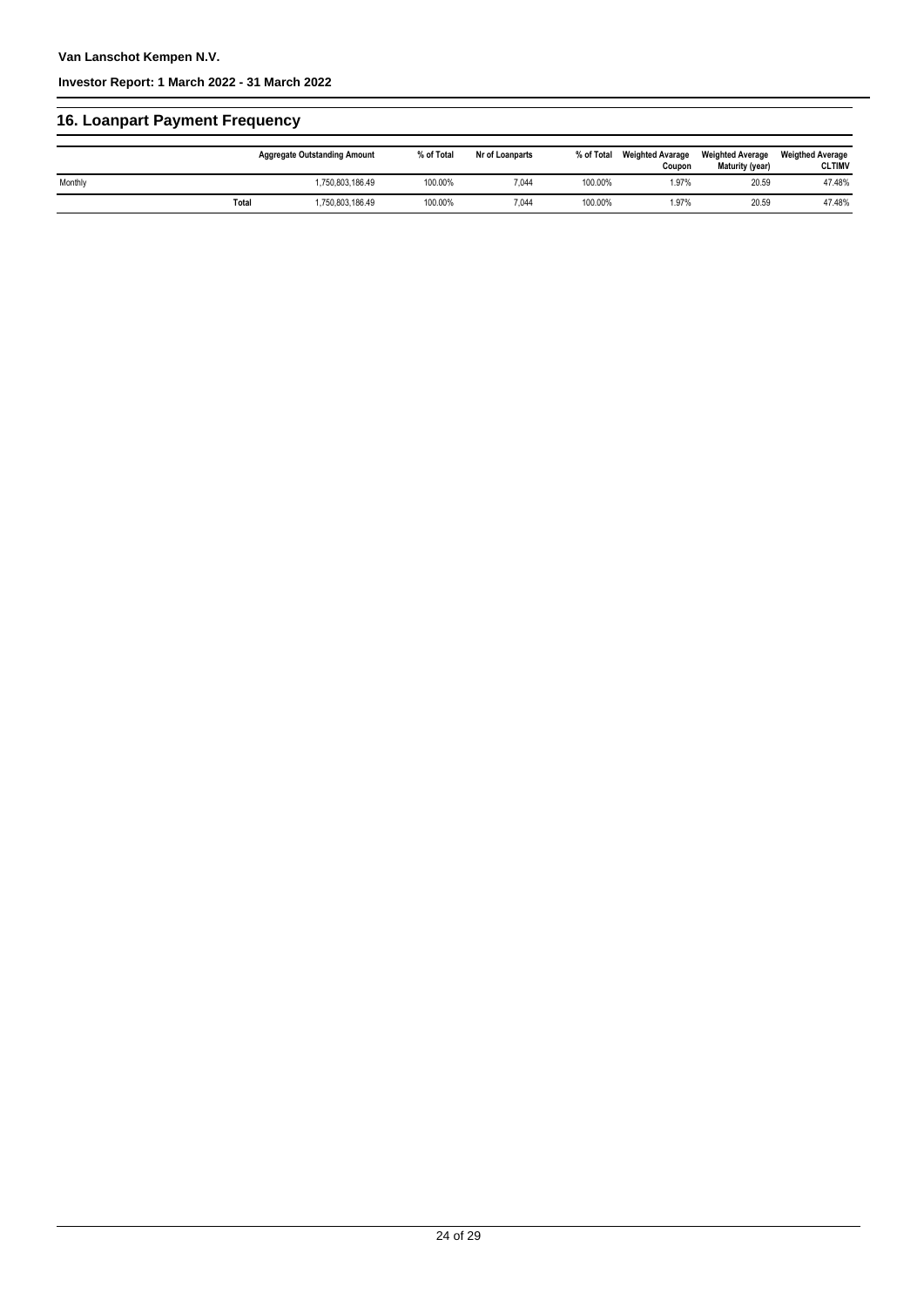# **17. Guarantee Type (NHG / Non NHG)**

|         |              | <b>Aggregate Outstanding Amount</b> | % of Total | Nr of Loanparts | % of Total | <b>Weighted Avarage</b><br>Coupon | <b>Weighted Average</b><br>Maturity (year) | <b>Weigthed Average</b><br><b>CLTIMV</b> |
|---------|--------------|-------------------------------------|------------|-----------------|------------|-----------------------------------|--------------------------------------------|------------------------------------------|
| Non-NHG |              | 1.750.803.186.49                    | 100.00%    | 7.044           | 100.00%    | 1.97%                             | 20.59                                      | 47.48%                                   |
|         | <b>Total</b> | 1,750,803,186.49                    | 100.00%    | 7,044           | 100.00%    | 1.97%                             | 20.59                                      | 47.48%                                   |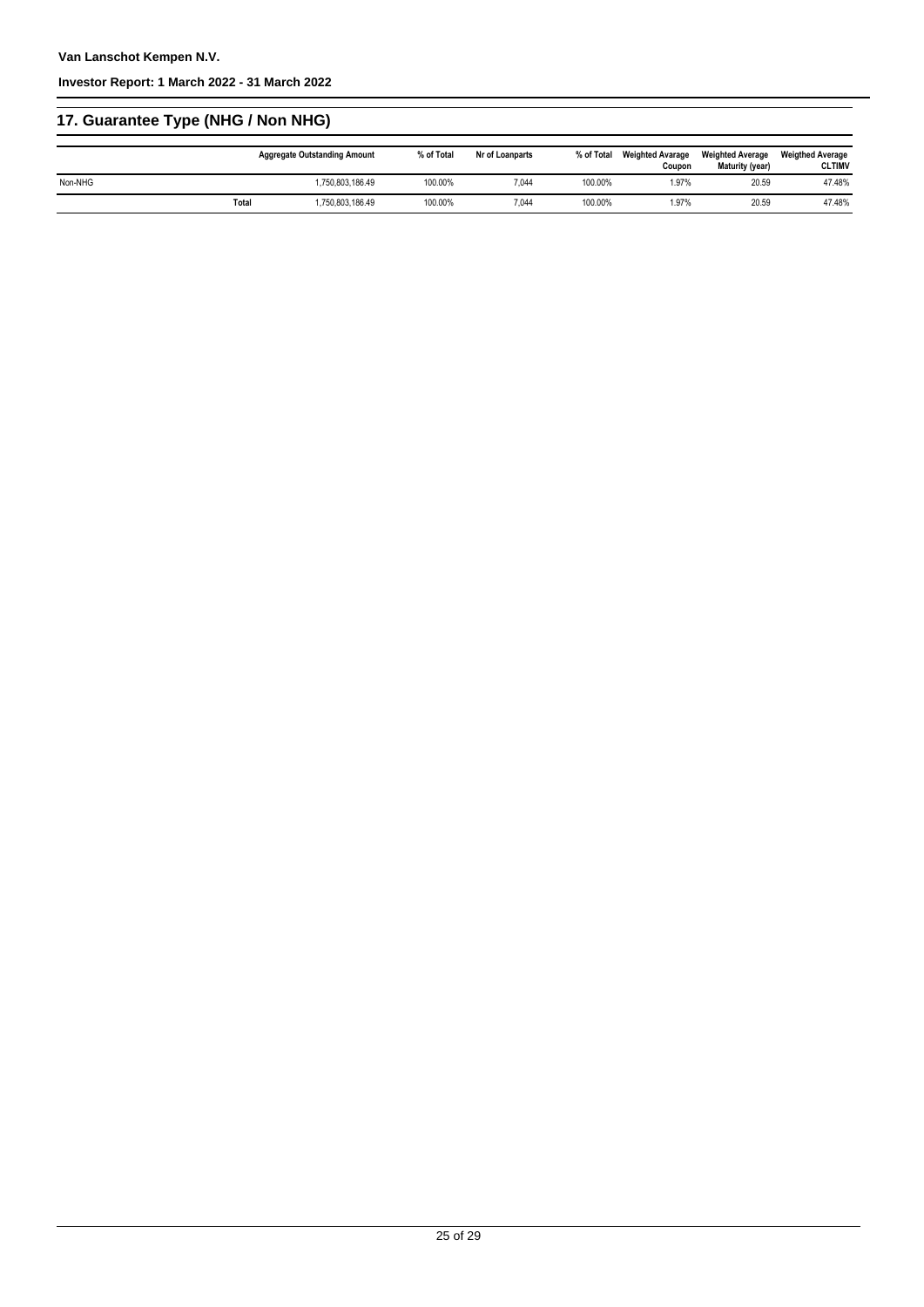#### **Glossary**

**Term Definition / Calculation** A The lower of: (a) The sum of all Adjusted Current Balances of all Mortgage Receivables. The "Adjusted Current Balance" of a Mortgage Receivable is the lower of: (i) The Current Balance of such Mortgage Receivable minus α and<br>(ii) The LTV Cut-Off Percentage of the Indexed Valuation relating to such Mortgage Receivable, minus β and<br>(b) the Asset Percentage of the Current Balance mi ACT ACT Asset Cover Test: Asset Percentage entity and the state of the Percentage figure as is determined from time to time in accordance with the Asset Monitoring Agreement; Assumed Mortgage Interest Rate The Expected mortgage interest rate to be offered by the Servicer (acting on behalf of the CBC) in relation to Mortgage Loans which have an interest rate reset, which interest rate will be notified by the Servicer to the CBC and the Rating Agencies from time to time; means available liquid assets on reserved accounts of the CBC, plus interest payments and principal repayments from the<br>underlying assets (including derivatives) to which the CBC is contractually entitled for the following B The amount of any cash standing to the credit of the CBC Transaction Accounts (other than the Swap Collateral Account and the Construction Account but including any amounts on the Reserve Account); Base Prospectus The Base Prospectus dated 26 October 2021 relating to the issue of the conditional pass-through covered bonds, including any supplement; The aggregate outstanding principal amount of all Transferred Collateral in Substitution Assets and accrued interest thereon which<br>has not been applied in accordance with the Trust Deed. Substitution Assets will be valued account for their mark-tomarket value at a discount based on a methodology notified to the Rating Agencies; Calculation Date The date falling two business days before each CBC Payment Date; CBC Account Bank Societe General S.A., Amsterdam Branch in its capacity as CBC Account Bank under the CBC Account Agreement or its successor; Construction Account maintained by the CBC with the CBC Account Bank to which all amounts corresponding to the aggregate Construction Deposits will be credited; Construction Deposit That part of the Mortgage Loan which the relevant Borrower requested to be disbursed into a blocked account held in his name with the Transferor, the proceeds of which can only be applied towards construction of, or improvements to, the relevant Mortgaged Asset; Credit Rating Credit Ratings of the Notes are assigend by S&P and Fitch; Current Balance In relation to an Eligible Receivable at any date, the aggregate (without double counting) of the Net Principal Amount Outstanding; Current Loan to Indexed Foreclosure Value (CLTIFV) Calculation: Current Principal Amount Outstanding divided by foreclosure value adjusted for current land registry index ("Kadaster"); Current Loan to Indexed Market Value (CLTIMV) Calculation: Current Principal Amount Outstanding divided by market value adjusted for current land registry index ("Kadaster"); Current Loan to Original Foreclosure Value (CLTOFV Calculation: Current Principal Amount Outstanding divided by Original Foreclosure Value Current Loan to Original Market Value (CLTOMV) Calculation: Current Principal Amount Outstanding divided by Original Market Value; Cut-Off Date The last day of the month immediately preceding the date on which the Investor Report is published; D Not applicable; Day Count Convention **by Count Convention** as set forth in the applicable Final Terms; "Deductible Other Claim" means, in respect of a Mortgage Receivable, zero, in case the sum of the outstanding balance of the<br>Other Claim and Outstanding Principal Amount of such Mortgage Receivable is lower than the Indexe Asset times (1- MVD Assumption) and in all other cases, an amount equal to the lower of (i) the amount by which the sum of the<br>outstanding balance of the Other Claim and the Outstanding Principal Amount of such Mortgage Re Valuation of the Mortgaged Asset times (1- MVD Assumption) or (ii) the lower of (a) the outstanding balance of the Other Claim or (b) the Outstanding Principal Amount of such Mortgage Receivable; Deferred Purchase Price Price Price Price Part of the purchase price for the Mortgage Receivables equal to the sum of all Deferred Purchase Price Instalments; The Net Outstanding Principal Amount of all Mortgage Receivables, excluding any Defaulted Receivables, plus (b) the Collateral<br>Market Value of all Transferred Collateral in the form of Substitution Assets plus (c) all amou always be at least equal to 115% of the aggregate Principal Amount Outstanding of the Covered Bonds at the end of such calendar<br>month all as calculated on the immediately succeeding Calculation Date (the "Asset Cover Test" E Estimated Portfolio Interest Income **On the Cate with respect to which the Asset Cover Test** is determined (i.e. the end of each calendar month), the aggregate amount, as determined by the CBC (or the Administrator on its behalf) (and such estimation, absent manifest error, being final and binding), of future interest receipts on the Mortgage Receivables and future interest income derived from Substitution Assets on such date,<br>and such estimation to be calculated as the sum of: (i) all Fixed Interest L Final Maturity Date and the applicable Final Terms; as set forth in the applicable Final Terms; First Optional Redemption Date as set forth in the applicable Final Terms; Fixed Interest Loan Payment Amount This means (as determined by the CBC (or the Administrator on its behalf) and such determination, absent manifest error, being final and binding), with respect to each outstanding Mortgage Receivable with a fixed interest rate, the product of (x) the expected<br>weighted average life (expressed in years) of all Mortgage Receivables with a fixed inter of such Mortgage Receivable the interest rate is assumed to be reset at the Assumed Mortgage Interest Rate); and (z) the aggregate Outstanding Principal Amount of such Mortgage Receivable; Further Advances **A** loan or a further advance to be made to a Borrower under a Mortgage Loan, which is secured by the same security rights; Index the index of increases or decreases, as the case may be, of house prices issued by the Dutch Land Registry ("Kadaster") in relation to residential properties in the Netherlands.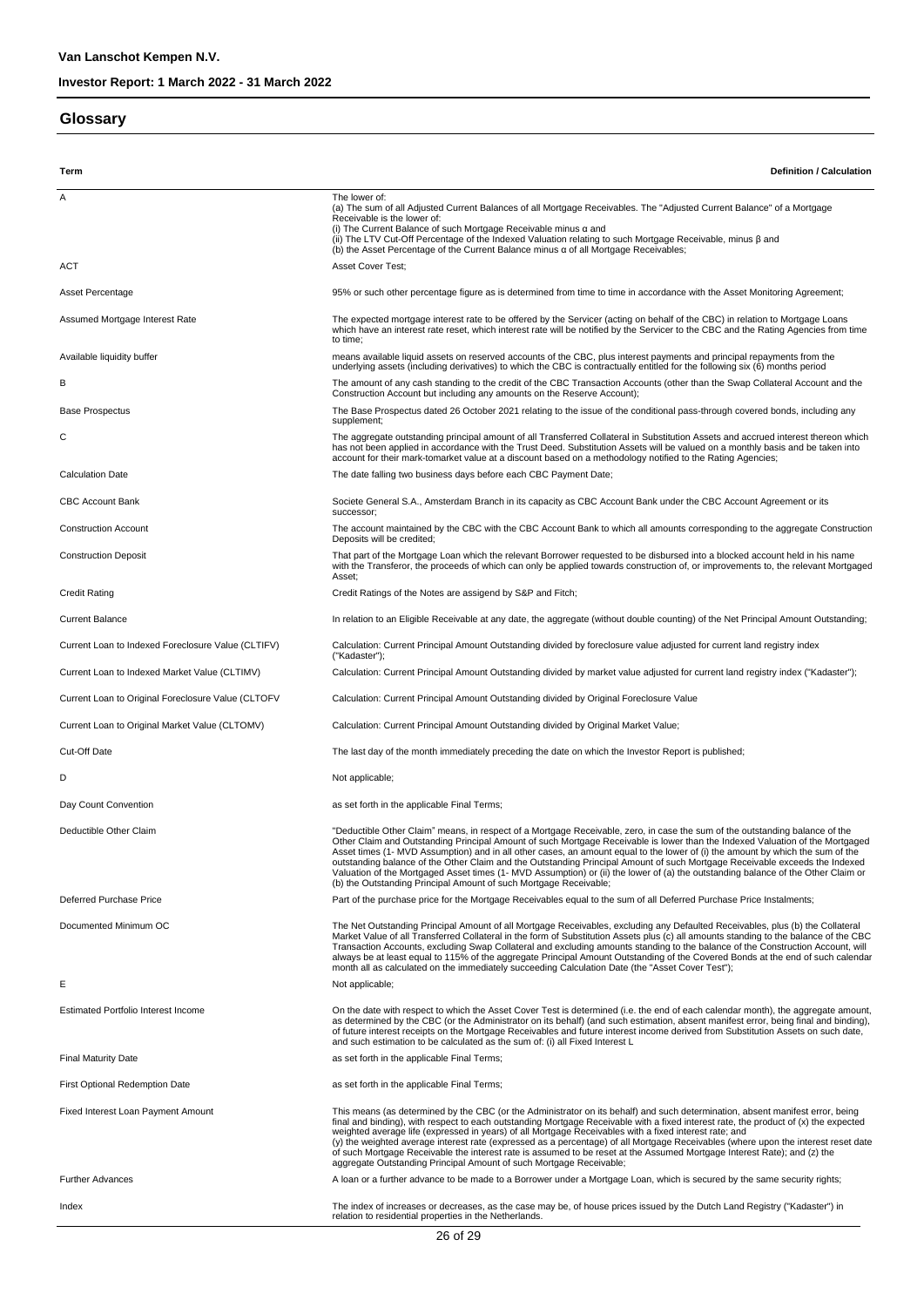| Term                                               | <b>Definition / Calculation</b>                                                                                                                                                                                                                                                                                                                                                                                                                                                                                                                                                                                                                                                                                                                                                                                                                                                                                                                                                                                                                                                                                                                                                                                                                                                                                                                                                                                                                                                                             |
|----------------------------------------------------|-------------------------------------------------------------------------------------------------------------------------------------------------------------------------------------------------------------------------------------------------------------------------------------------------------------------------------------------------------------------------------------------------------------------------------------------------------------------------------------------------------------------------------------------------------------------------------------------------------------------------------------------------------------------------------------------------------------------------------------------------------------------------------------------------------------------------------------------------------------------------------------------------------------------------------------------------------------------------------------------------------------------------------------------------------------------------------------------------------------------------------------------------------------------------------------------------------------------------------------------------------------------------------------------------------------------------------------------------------------------------------------------------------------------------------------------------------------------------------------------------------------|
| Indexed Foreclosure Value                          | The value calculated by indexing the Original Foreclosure Value with a property price index (weighted average of houses and                                                                                                                                                                                                                                                                                                                                                                                                                                                                                                                                                                                                                                                                                                                                                                                                                                                                                                                                                                                                                                                                                                                                                                                                                                                                                                                                                                                 |
|                                                    | apartments prices), as provided by "Kadaster" for the province where the property is located;                                                                                                                                                                                                                                                                                                                                                                                                                                                                                                                                                                                                                                                                                                                                                                                                                                                                                                                                                                                                                                                                                                                                                                                                                                                                                                                                                                                                               |
| <b>Indexed Valuation</b>                           | In relation to any Mortgaged Asset at any date means: (a) where the Original Market Value of that Mortgaged Asset is equal to or<br>greater than the Price Indexed Valuation as at that date, the Price Indexed Valuation; or (b) where the Original Market Value of that<br>Mortgaged Asset is less than the Price Indexed Valuation as at that date, the Original Market Value plus 90% (or, if a different<br>percentage is required or sufficient from time to time for the Covered Bonds to qualify as "covered bonds" as defined in the CRD IV<br>and the Issuer wishes to apply such different percentage, then such different percentage) of the difference between the Price<br>Indexed Valuation and the Original Market Value;                                                                                                                                                                                                                                                                                                                                                                                                                                                                                                                                                                                                                                                                                                                                                                   |
| Interest Rate Fixed Period                         | Period for which the current interest rate on the Mortgage Receivable remains unchanged;                                                                                                                                                                                                                                                                                                                                                                                                                                                                                                                                                                                                                                                                                                                                                                                                                                                                                                                                                                                                                                                                                                                                                                                                                                                                                                                                                                                                                    |
| Interest Reseve Required Amount                    | The date with respect to which the Asset Cover Test is calculated (i.e. the end of each calendar month), the higher of zero and (i) U<br>plus V minus W on such date; or (ii) such lower amount as long as this will not adversely affect the rating of any Series;                                                                                                                                                                                                                                                                                                                                                                                                                                                                                                                                                                                                                                                                                                                                                                                                                                                                                                                                                                                                                                                                                                                                                                                                                                         |
| Issuer                                             | Van Lanschot Kempen N.V. ("Van Lanschot"), a public company with limited liability (naamloze vennootschap) incorporated under<br>Dutch law, having its statutory seat at 's-Hertogenbosch, the Netherlands;                                                                                                                                                                                                                                                                                                                                                                                                                                                                                                                                                                                                                                                                                                                                                                                                                                                                                                                                                                                                                                                                                                                                                                                                                                                                                                 |
| L                                                  | For each Mortgage Receivable its Current Balance minus the LTV Cut-Off Percentage of its Indexed Valuation provided that if the<br>result is negative, L shall be zero and if the result exceeds $\alpha$ , L shall equal $\alpha$ ;                                                                                                                                                                                                                                                                                                                                                                                                                                                                                                                                                                                                                                                                                                                                                                                                                                                                                                                                                                                                                                                                                                                                                                                                                                                                        |
| Legally Required Minimum OC                        | Means the minimum level of overcollateralization of 5% or such other percentage as may be required from time to time by the CB<br>Regulations. This means that the total outstanding alance of the cover assets in the pool must be 105% of the total amount of<br>outstanding covered bonds (both excluding accrued interest);                                                                                                                                                                                                                                                                                                                                                                                                                                                                                                                                                                                                                                                                                                                                                                                                                                                                                                                                                                                                                                                                                                                                                                             |
| <b>Liquidity Buffer Test</b>                       | Means a monthly check, whether the Available Liquidity Buffer is equal to / or higher than the Required Liquidity Buffer, calculated<br>in accordance with article 40(g) of the Decree on Prudential Rules under the FSA (Besluit prudentiele regels Wft) and annually<br>checked by the Asset Monitor                                                                                                                                                                                                                                                                                                                                                                                                                                                                                                                                                                                                                                                                                                                                                                                                                                                                                                                                                                                                                                                                                                                                                                                                      |
| Loanpart                                           | One or more of the loan parts (leningdelen) of which a Mortgage Loan consists;                                                                                                                                                                                                                                                                                                                                                                                                                                                                                                                                                                                                                                                                                                                                                                                                                                                                                                                                                                                                                                                                                                                                                                                                                                                                                                                                                                                                                              |
| LTV Cut-Off Percentage                             | 80 % for all Mortgage Receivables or such other percentage as may be notified to the Rating Agencies from time to time in respect<br>of the relevant Mortgage Receivables, or such lower percentage as is (a) required from time to time for Covered Bonds to qualify<br>as 'covered bonds' as defined in the Capital Requirements Directive or (b) otherwise determined from time to time in accordance<br>with the Asset Monitoring Agreement;                                                                                                                                                                                                                                                                                                                                                                                                                                                                                                                                                                                                                                                                                                                                                                                                                                                                                                                                                                                                                                                            |
| Market Value                                       | The market value ("marktwaarde") of the relevant Mortgaged Asset based on (a) if available, the most recent valuation by an<br>external valuer, or (b) if no valuation is available, the assessment by the Dutch tax authorities on the basis of the WOZ at the time<br>of application by the Borrower or (ii) in respect of a Mortgaged Asset to be constructed or in construction at the time of application<br>by the Borrower, the construction costs of such Mortgaged Asset plus the purchase price of the relevant building lot, if applicable;                                                                                                                                                                                                                                                                                                                                                                                                                                                                                                                                                                                                                                                                                                                                                                                                                                                                                                                                                      |
| <b>Maturity Date</b>                               | In respect of a Series, the date on which the Covered Bonds of such Series are expected to be redeemed at their Principal Amount<br>Outstanding, as specified in the relevant Final Terms, which date falls no more than 15 years after the Issue Date of such Series.<br>Each Series is due by the Issuer on its respective Maturity Date;                                                                                                                                                                                                                                                                                                                                                                                                                                                                                                                                                                                                                                                                                                                                                                                                                                                                                                                                                                                                                                                                                                                                                                 |
| <b>MVD Assumption</b>                              | The most conservative market value decline assumption as applied by S&P and notified by the Administrator to Fitch in order to<br>achieve a rating (i) of "AAA" or 'AAA' in relation to the first issue of Covered Bonds or (ii) in relation to any subsequent issue of<br>Covered Bonds, equal to the current rating assigned to the outstanding Series of Covered Bonds;                                                                                                                                                                                                                                                                                                                                                                                                                                                                                                                                                                                                                                                                                                                                                                                                                                                                                                                                                                                                                                                                                                                                  |
| Net Outstanding Principal Amount                   | In relation to a Mortgage Receivable, at any date, the Outstanding Principal Amount of the relevant Mortgage Loan less, if it is a<br>Savings Mortgage Loan subject to a Participation, an amount equal to the Participation on such date;                                                                                                                                                                                                                                                                                                                                                                                                                                                                                                                                                                                                                                                                                                                                                                                                                                                                                                                                                                                                                                                                                                                                                                                                                                                                  |
| Nominal OC                                         | The actual overcollateralization which is calculated by dividing (i) the total outstanding balance of the cover assets included in the<br>cover pool by (ii) the total amount of outstanding covered bonds (both excluding accrued interest);                                                                                                                                                                                                                                                                                                                                                                                                                                                                                                                                                                                                                                                                                                                                                                                                                                                                                                                                                                                                                                                                                                                                                                                                                                                               |
| Non NHG Loan                                       | A Mortgage Loan that does not have the benefit of an NHG Guarantee;                                                                                                                                                                                                                                                                                                                                                                                                                                                                                                                                                                                                                                                                                                                                                                                                                                                                                                                                                                                                                                                                                                                                                                                                                                                                                                                                                                                                                                         |
| Original Foreclosure Value                         | The Foreclosure Value as assessed by the relevant Originator at the time of granting the Mortgage Loan or on inflow moment in the<br>pool;                                                                                                                                                                                                                                                                                                                                                                                                                                                                                                                                                                                                                                                                                                                                                                                                                                                                                                                                                                                                                                                                                                                                                                                                                                                                                                                                                                  |
| Original Loan to Original Foreclosure Value OLTOFV | The ratio calculated by dividing the Principal Outstanding Amount of a Mortgage Receivable at origination on inflow moment in the<br>pool by the Original Foreclosure Value;                                                                                                                                                                                                                                                                                                                                                                                                                                                                                                                                                                                                                                                                                                                                                                                                                                                                                                                                                                                                                                                                                                                                                                                                                                                                                                                                |
| Original Loan to Original Market Value (OLTOMV)    | Calculation: Original Principal Outstanding Amount Mortgage Receivable at origination on inflow moment in the pool divided by<br>market value on inflow moment in the pool;                                                                                                                                                                                                                                                                                                                                                                                                                                                                                                                                                                                                                                                                                                                                                                                                                                                                                                                                                                                                                                                                                                                                                                                                                                                                                                                                 |
| Original Market Value<br>Originator                | "Original Market Value" in relation to any Mortgaged Asset means the foreclosure value (executiewaarde) given to that Mortgaged<br>Asset by the most recent valuation addressed to the<br>Transferor that transferred the relevant Mortgage Receivable to the CBC, divided by 0.837 or such other factor as required from<br>time to time by the applicable rules and regulations or any internal requirement of the Transferor in relation thereto or, as<br>applicable, the market value (marktwaarde) given to that Mortgaged Asset by the most recent valuation addressed to the<br>Transferor that transferred the relevant Mortgage Receivable to the CBC;<br>Van Lanschot;                                                                                                                                                                                                                                                                                                                                                                                                                                                                                                                                                                                                                                                                                                                                                                                                                           |
| Performing Loans                                   | Mortgage Loans which are current and therefore do not show any Arrears;                                                                                                                                                                                                                                                                                                                                                                                                                                                                                                                                                                                                                                                                                                                                                                                                                                                                                                                                                                                                                                                                                                                                                                                                                                                                                                                                                                                                                                     |
| Portfolio Weighted Average Life                    | The expected remaining weighted average life (expressed in years) of all Mortgage Receivables and Substitution Assets;                                                                                                                                                                                                                                                                                                                                                                                                                                                                                                                                                                                                                                                                                                                                                                                                                                                                                                                                                                                                                                                                                                                                                                                                                                                                                                                                                                                      |
| Prepayments                                        | Any non-contractual repayments;                                                                                                                                                                                                                                                                                                                                                                                                                                                                                                                                                                                                                                                                                                                                                                                                                                                                                                                                                                                                                                                                                                                                                                                                                                                                                                                                                                                                                                                                             |
|                                                    |                                                                                                                                                                                                                                                                                                                                                                                                                                                                                                                                                                                                                                                                                                                                                                                                                                                                                                                                                                                                                                                                                                                                                                                                                                                                                                                                                                                                                                                                                                             |
| Price Indexed Valuation                            | In relation to any property at any date means the Original Market Value of that property increased or decreased as appropriate by<br>the increase or decrease in the Index since the date of the Original Market Value;                                                                                                                                                                                                                                                                                                                                                                                                                                                                                                                                                                                                                                                                                                                                                                                                                                                                                                                                                                                                                                                                                                                                                                                                                                                                                     |
| <b>Required Liquidity Buffer</b>                   | Means an amount which is such amount as required for covered bonds pursuant to the CB Regulations to meet the obligation<br>regarding interest payments and redemptions (the latter only in case of hard bullet covered bonds) under the covered bonds for the<br>following six (6) months period including senior cost                                                                                                                                                                                                                                                                                                                                                                                                                                                                                                                                                                                                                                                                                                                                                                                                                                                                                                                                                                                                                                                                                                                                                                                     |
| Reserve Account                                    | The CBC shall maintain with the CBC Account Bank an account (the "Reserve Account") to which the Reserve Account Required<br>Amount will be credited (such account together with the CBC Account, the Construction Account and the Swap Collateral Account<br>referred to as the "CBC Transaction Accounts");                                                                                                                                                                                                                                                                                                                                                                                                                                                                                                                                                                                                                                                                                                                                                                                                                                                                                                                                                                                                                                                                                                                                                                                               |
| Reserve Account Required Amount                    | "Reserve Account Required Amount" means the sum of: (a) the higher of: (i) the aggregate of the expected interest payments for<br>each Series for the immediately succeeding three months, as calculated as: (A) if no Swap Agreement has been entered into or if<br>such Swap Agreement has been terminated in relation to a Series (or part thereof), the aggregate amount of the Scheduled Interest<br>due falling in the next following three CBC Payment Periods, or (B) if a Swap Agreement has been entered into in relation to a<br>Series or a part of such Series (which has not been terminated) with a party other than the Issuer, the amount payable by the CBC<br>(or the Issuer on its behalf) pursuant to such Swap Agreement in the three following CBC Payment Periods for such Series prior to<br>netting of any payments thereunder (excluding any Collateral Return Payments as may fall due thereunder), plus, in the case of a<br>partial hedge, any amount described in (A) not covered by such hedge; and (ii) the aggregate of the accrued interest for all Series<br>since the last Interest Payment Date of each respective Series (or in case of the first interest period for a Series, the Issue Date);<br>as calculated on the later to occur of each Calculation Date and the last issue date; and (b) 0.03 per cent. of the Principal Amount<br>Outstanding of the Covered Bonds on such Calculation Date (or, as applicable, such last issue date); and (c) EUR 62,500. |
| Seasoning                                          | Definition: Age of the Mortgage Receivable;<br>Calculation: Current date -/- start date of the Mortgage Receivable. Result is reported in years;                                                                                                                                                                                                                                                                                                                                                                                                                                                                                                                                                                                                                                                                                                                                                                                                                                                                                                                                                                                                                                                                                                                                                                                                                                                                                                                                                            |
| <b>Security Trustee</b>                            | Stichting Security Trustee VL Covered Bond, a foundation("stichting") organised under Dutch Law and established in Amsterdam,<br>the Neterlands;                                                                                                                                                                                                                                                                                                                                                                                                                                                                                                                                                                                                                                                                                                                                                                                                                                                                                                                                                                                                                                                                                                                                                                                                                                                                                                                                                            |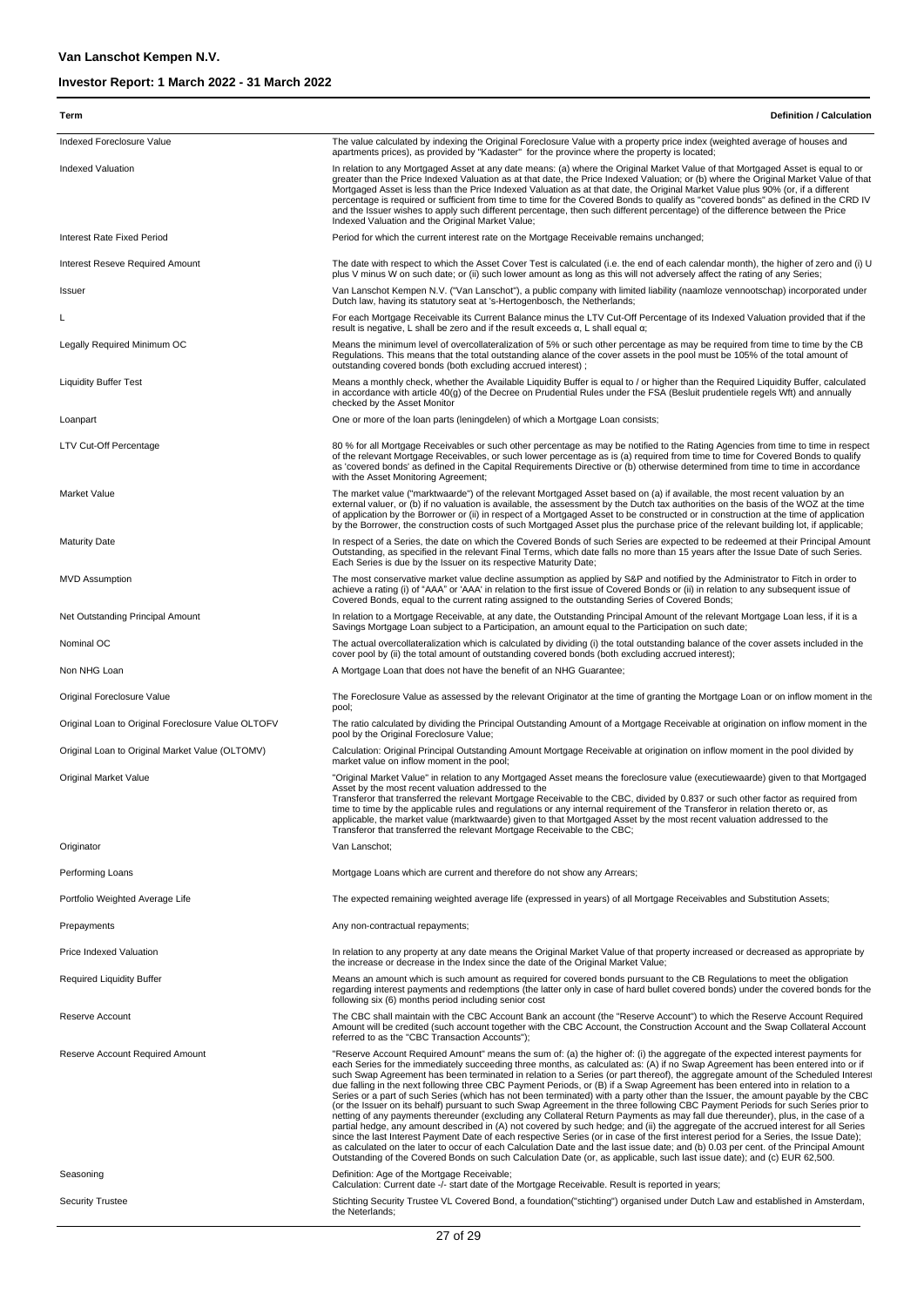| Term                                  | <b>Definition / Calculation</b>                                                                                                                                                                                                                                                                                                                                                                                                                                                                                     |
|---------------------------------------|---------------------------------------------------------------------------------------------------------------------------------------------------------------------------------------------------------------------------------------------------------------------------------------------------------------------------------------------------------------------------------------------------------------------------------------------------------------------------------------------------------------------|
| Selected Mortgage Receivables         | Mortgage Receivables to be sold or refinanced by the CBC pursuant to the terms of the Asset Monitoring Agreement;                                                                                                                                                                                                                                                                                                                                                                                                   |
| Series                                | A Tranche of Covered Bonds together with any further Tranche or Tranches of Covered Bonds expressed to be consolidated and<br>form a single series with the Covered Bonds of the original Tranche and the terms of which are identical (save for the Issue Date<br>and/or the Interest Commencement Date but including as to whether or not the Covered Bonds are listed);                                                                                                                                          |
| Series Weighted Average Life          | The weighted average remaining life (expressed in years) remaining from the relevant date until the relevant Maturity Dates in<br>respect of all outstanding Series;                                                                                                                                                                                                                                                                                                                                                |
| Servicer                              | Van Lanschot:                                                                                                                                                                                                                                                                                                                                                                                                                                                                                                       |
| Set-Off                               | Claim that corresponds to a debt to the same counterparty;                                                                                                                                                                                                                                                                                                                                                                                                                                                          |
| Subordinated Loan Provider            | Van Lanschot:                                                                                                                                                                                                                                                                                                                                                                                                                                                                                                       |
| Substitution Assets Payment Amount    | This means (as determined by the CBC (or the Administrator on its behalf) and such determination, absent manifest error, being<br>final and binding), with respect to each Substitution Asset the sum of the aggregate interest expected to be received up to and<br>including the maturity date of the respective Substitution Asset;                                                                                                                                                                              |
| U                                     | The sum of the aggregate amount of interest payable in respect of all Series of Covered Bonds from the relevant date up to and<br>including the relevant Maturity Date minus any amount of interest to be received under a Portfolio Swap Agreement in connection<br>with a Series of Covered Bonds:                                                                                                                                                                                                                |
| $\vee$                                | The product of: (i) the higher of (a) zero; and (b) the difference between (i) the Portfolio Weighted Average Life and (ii) the Series<br>Weighted Average Life, (ii) the aggregate Principal Amount Outstanding of all Series on the last day of the previous calendar month<br>multiplied by (1 minus the Portfolio Swap Fraction), and (iii) the Weighted Average Series Post Maturity Interest Rate;                                                                                                            |
| Variable Interest Loan Payment Amount | This means (as determined by the CBC (or the Administrator on its behalf) and such determination, absent manifest error, being<br>final and binding), with respect to each outstanding Mortgage Receivable with a variable interest rate, the product of (x) the<br>expected weighted average life (expressed in years) of all Mortgage Loans with a variable interest rate, (y) the Assumed Mortgage<br>Interest Rate; and (z) the aggregate Outstanding Principal Amount of such outstanding Mortgage Receivable; |
| W                                     | The Estimated Portfolio Interest Income;                                                                                                                                                                                                                                                                                                                                                                                                                                                                            |
| Weighted Average Life                 | The estimated average life of the Notes from the Closing Date up to (but excluding) the first Optional Redemption Date based on a<br>Conditional Prepayment Rate ('CPR') of x per cent and the assumption that the Issuer will redeem the notes on the first Optional<br>Redemption Date;                                                                                                                                                                                                                           |
| <b>Weighted Average Maturity</b>      | Definition: The Weighted Average maturity of all Mortgage Receivables held in a Mortgage Backed Security; Calculation:<br>Sumproduct of Current PAO of Mortgage Receivables and Remaining Tenor of Mortgage Receivables divided by the total PAO of<br>all Mortgage Receivables;                                                                                                                                                                                                                                    |
| х                                     | Not applicable;                                                                                                                                                                                                                                                                                                                                                                                                                                                                                                     |
| Υ                                     | Not applicable;                                                                                                                                                                                                                                                                                                                                                                                                                                                                                                     |
| Z                                     | An amount equal to the Interest Reserve Required Amount;                                                                                                                                                                                                                                                                                                                                                                                                                                                            |
| α                                     | for each Mortgage Receivable the lower of its Current Balance and the sum of elements (i) to (vi) in accordance with section 15<br>page 163 of the Base Prospectus, to the extent applicable to it;                                                                                                                                                                                                                                                                                                                 |
| β                                     | For each Mortgage Receivable the lower of (i) the LTV Cut-Off Percentage of its Indexed Valuation and (ii) minus L;                                                                                                                                                                                                                                                                                                                                                                                                 |